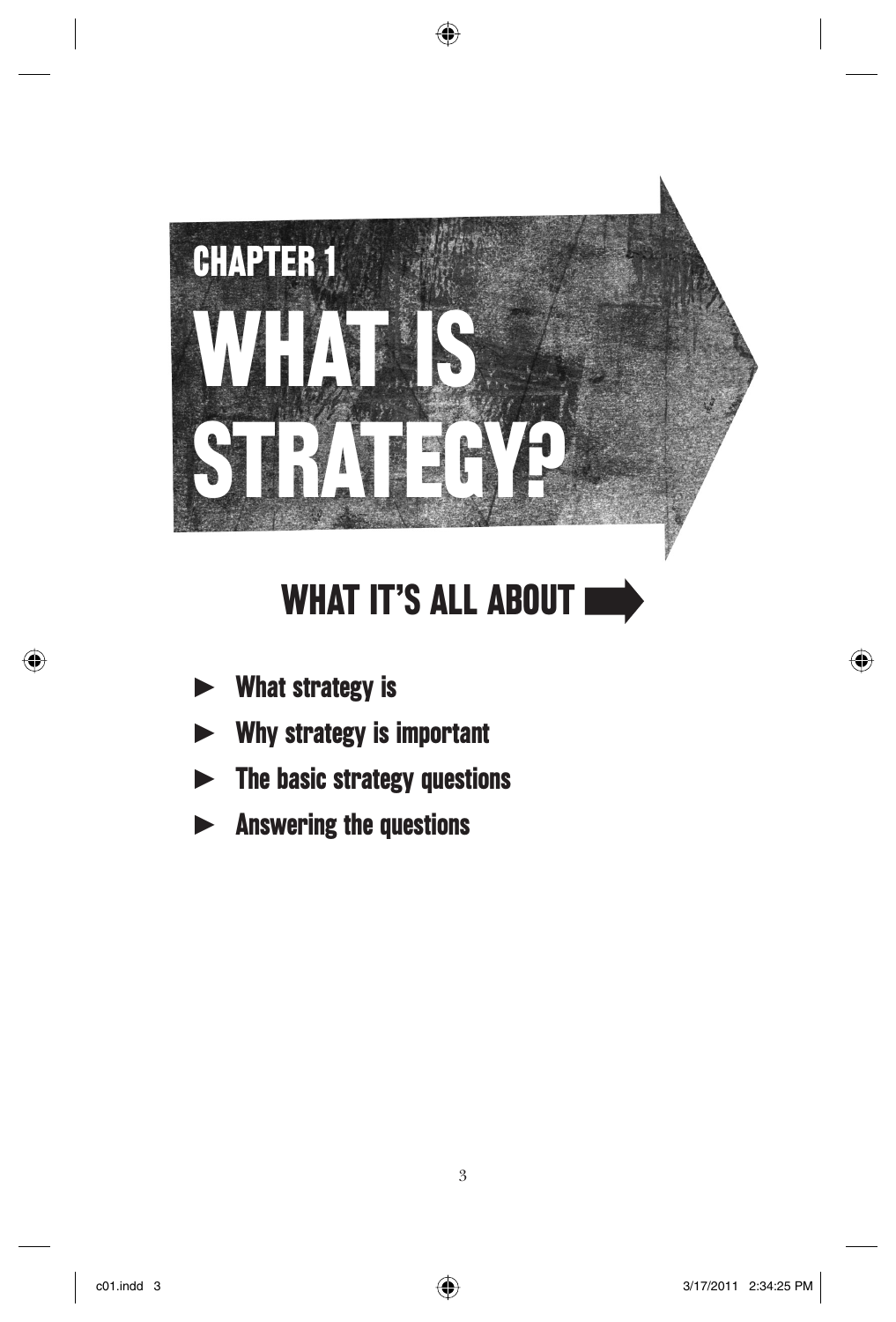How do you develop a strategy? The answer is deceptively simple: you need to answer six basic strategy questions. But beware: each question has many possible answers and is beset with uncertainties. This chapter explains those six questions and the techniques and approaches available to answer them. Details of how to apply them are laid out in the chapters that follow.

But first you need to be clear about what strategy is and why being able to develop a sound strategy is important.

## WHAT STRATEGY IS

Strategy is both the goal of an organisation, and the pathway it follows to achieve that goal.

Organisations have past, current and future strategies. This book is aimed at helping the reader design *future* strategies. Understanding past and current strategies is part of the design process but it is not the objective here.

Organisations are shaped by a mix of intended and unintended strategies. While the perspective of this book recognises the importance of considering and responding to the impact of unforeseen events, the goal is to help you design *intended* strategies – even if these need to be continually revised and refined in the light of new developments. In Benjamin Franklin's words, this book will help 'drive thy business'.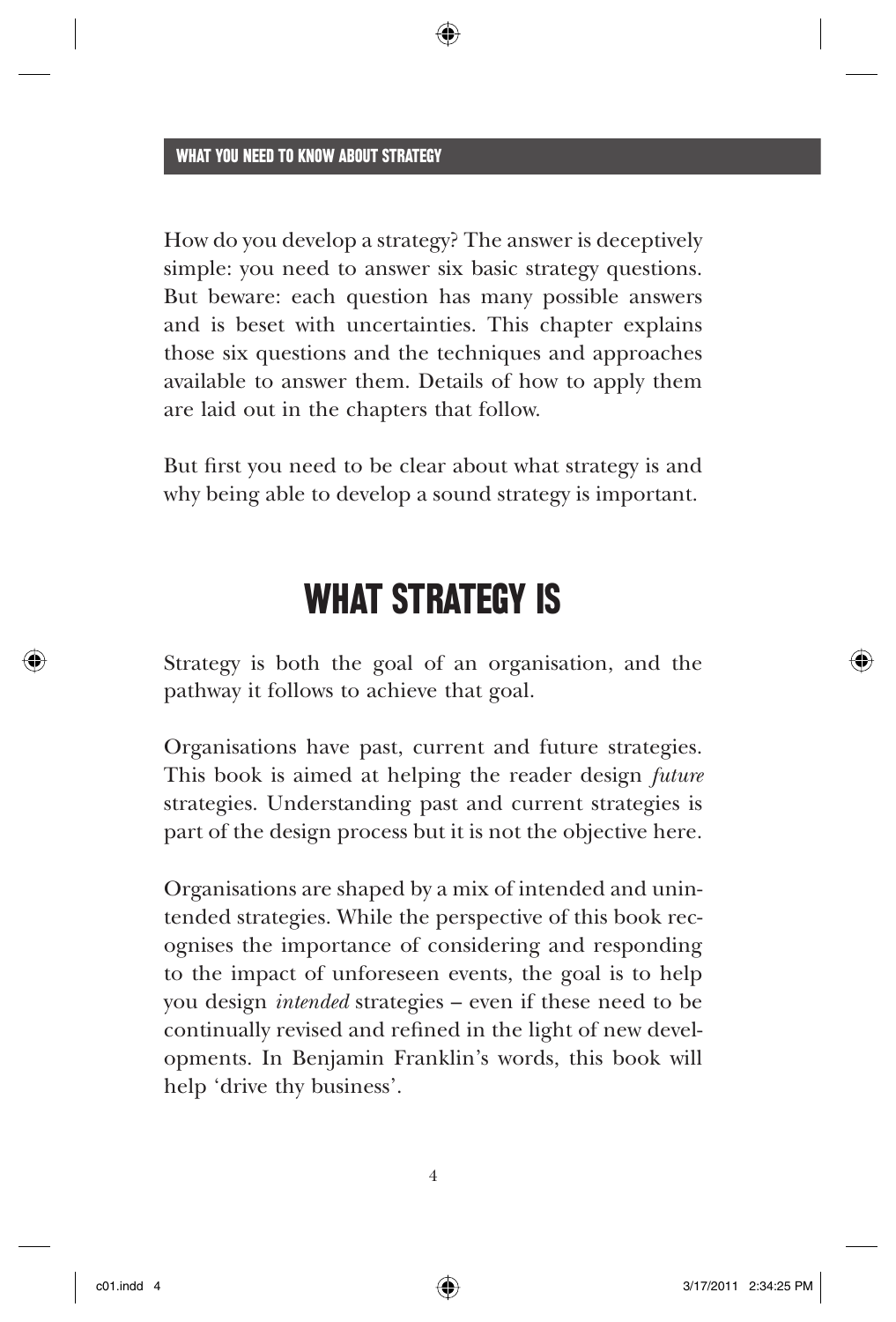

All intended strategies are decisions, but not all decisions create strategies. A strategic decision is one that is *diffi cult, hard to reverse,* and involves the commitment of *significant* resources.

For example, a manufacturing business has to decide how to lower costs by  $£50$  million. If doing so will have a major impact on the cost structure and involve tricky choices – such as whether to cut costs in the current production facility, outsource production or build a new factory in a low cost location – then it could be described as a strategic decision. If the choice is relatively simple – such as switching to a more modern and well-tested production technology – then it is not.

What is 'strategic' depends on the perspective of those involved. For example, the head of the purchasing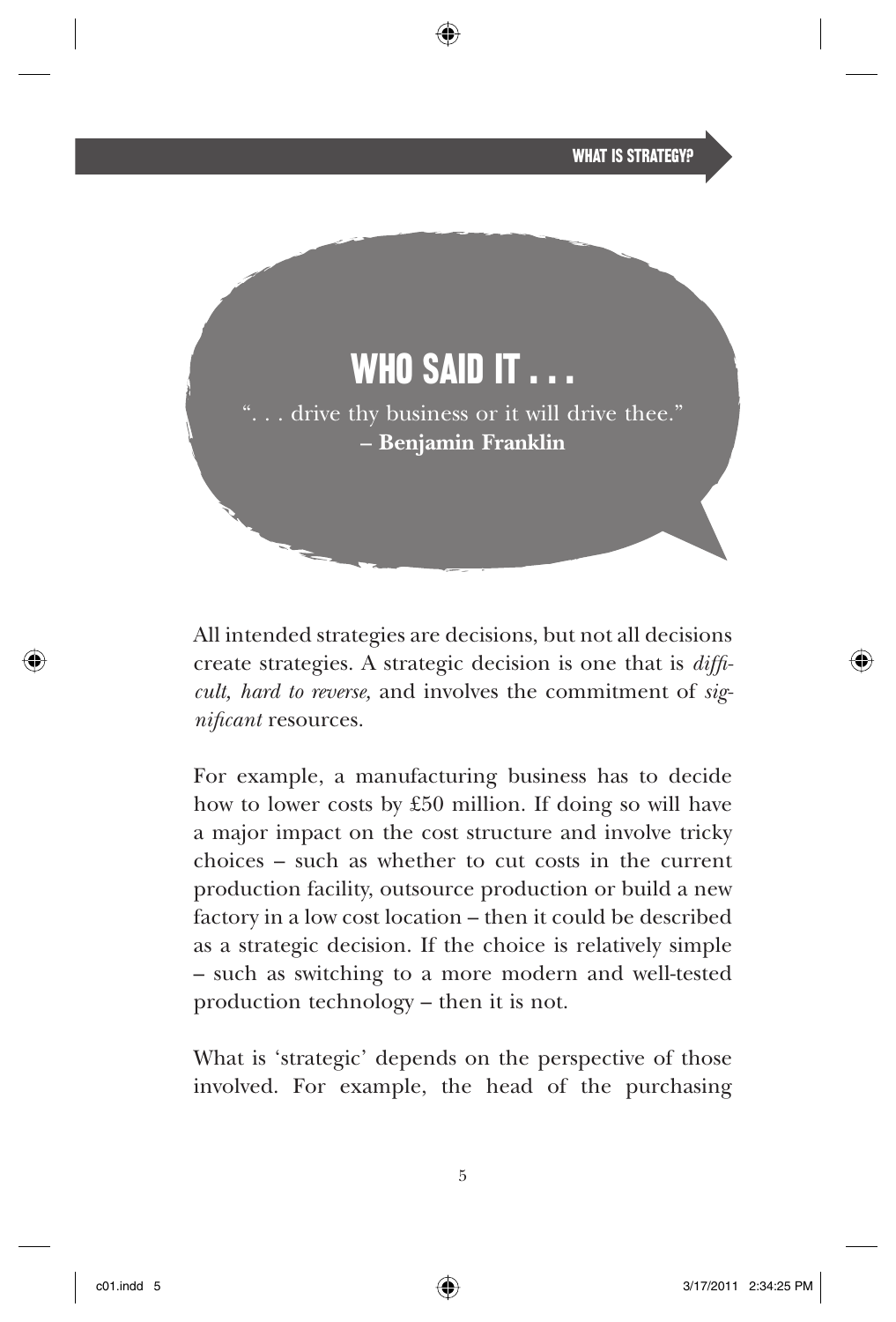department may have to achieve savings of  $£10$  million of the total  $£50$  million target. The manager within the purchasing department who is in charge of purchasing energy may have the strategic goal of cutting costs by £1 million. The £50 million, £10 million and £1 million targets may all be strategic goals from the perspective of the individuals responsible for achieving them.

Strategy-making is relevant for many types of organisation. It is not exclusive to large corporations; smaller businesses or business units also have strategies. In this book we focus primarily on developing strategy for organisations that operate in competitive marketplaces. These may include not-for-profit organisations, many of which 'compete' in the market for supporters, donations and funding. There is also relevant material here for managers designing strategy for a function or department, as well as for those who do not operate in competitive markets, and even for individuals who want to develop a personal strategy.

Strategy is defined not just by the commitments involved, but also by the general direction of the pathway to be followed – the opportunities to be pursued. It is also defined by what is NOT done – by the constraints imposed on the pathway. For example, Apple 's strategy for the iPod could be to maintain market share above 60% (the goal) in the MP3 player market (the opportunity) through continuous investment in product upgrades (a commitment of resources), while still delivering profit margins of at least 25% (a constraint).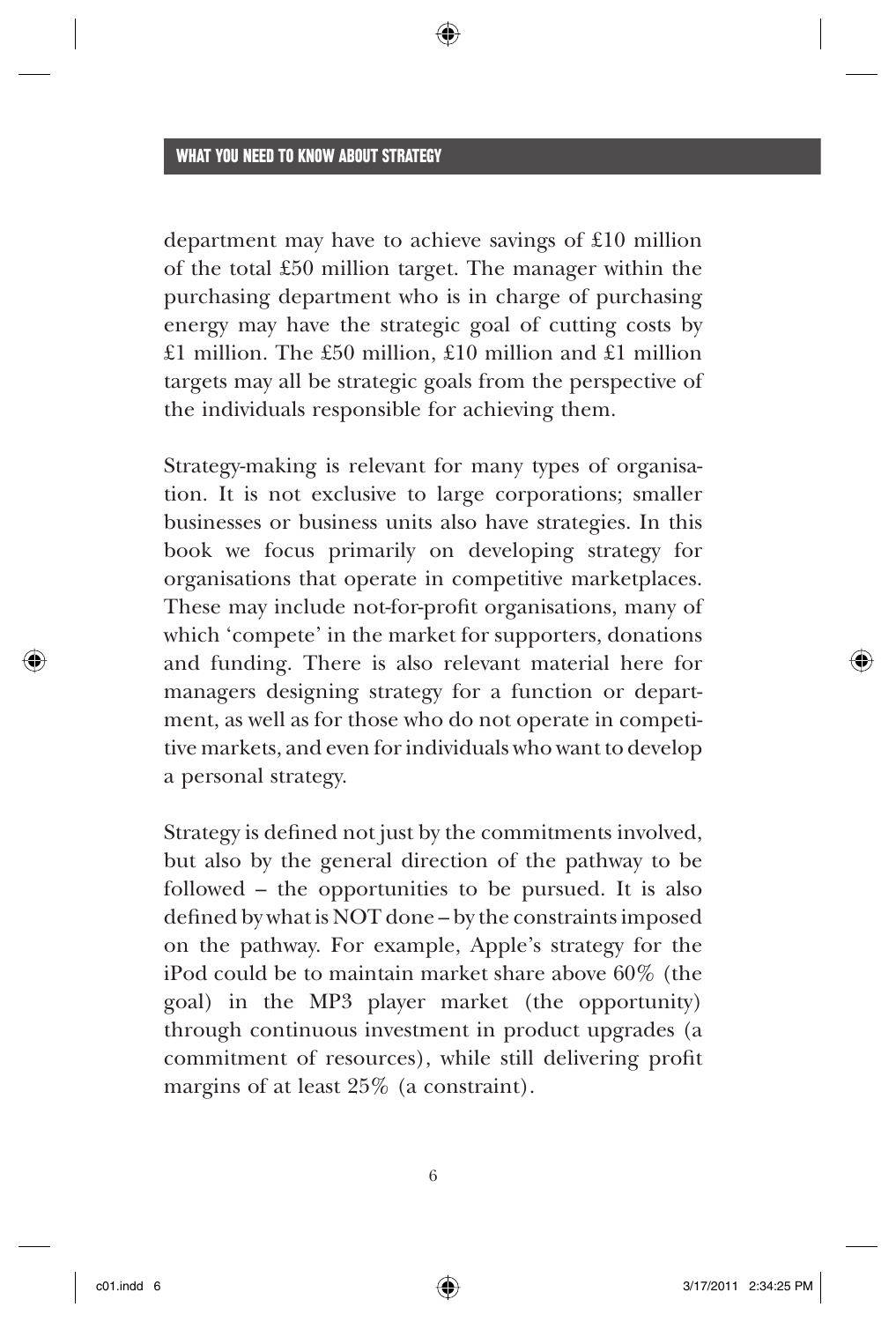Developing strategy involves three stages: realising a strategic decision is required, making the strategic decision, and implementing it. The main focus of this book will be on how to make the strategic decision. Each of the other stages requires a book of its own.

To summarise: strategy, as defined here, consists of an intended, future goal and the pathway to reach that goal. Creating strategy involves making difficult decisions about the opportunities to be targeted, the commitment of significant resources, and the constraints on the ways those resources can be used. Various levels in the organisation can each have a strategy, creating a cascading and coordinated set of goals and pathways.

## WHY STRATEGY IS IMPORTANT

There are a number of reasons why developing a sound strategy is important.

*Strategy can make a huge difference to the fate of an organisation*. If a good strategy can transform a company – as the example of Steve Jobs and Apple overleaf illustrates  $- a$ bad one can kill it. Consider the following:

In 2008, **Lehman Brothers** was on the verge of bankruptcy. It had over-invested in the US property market and had virtually no equity to absorb the losses that would result from the downturn in the financial markets. But the management team – CEO Dick Fuld in particular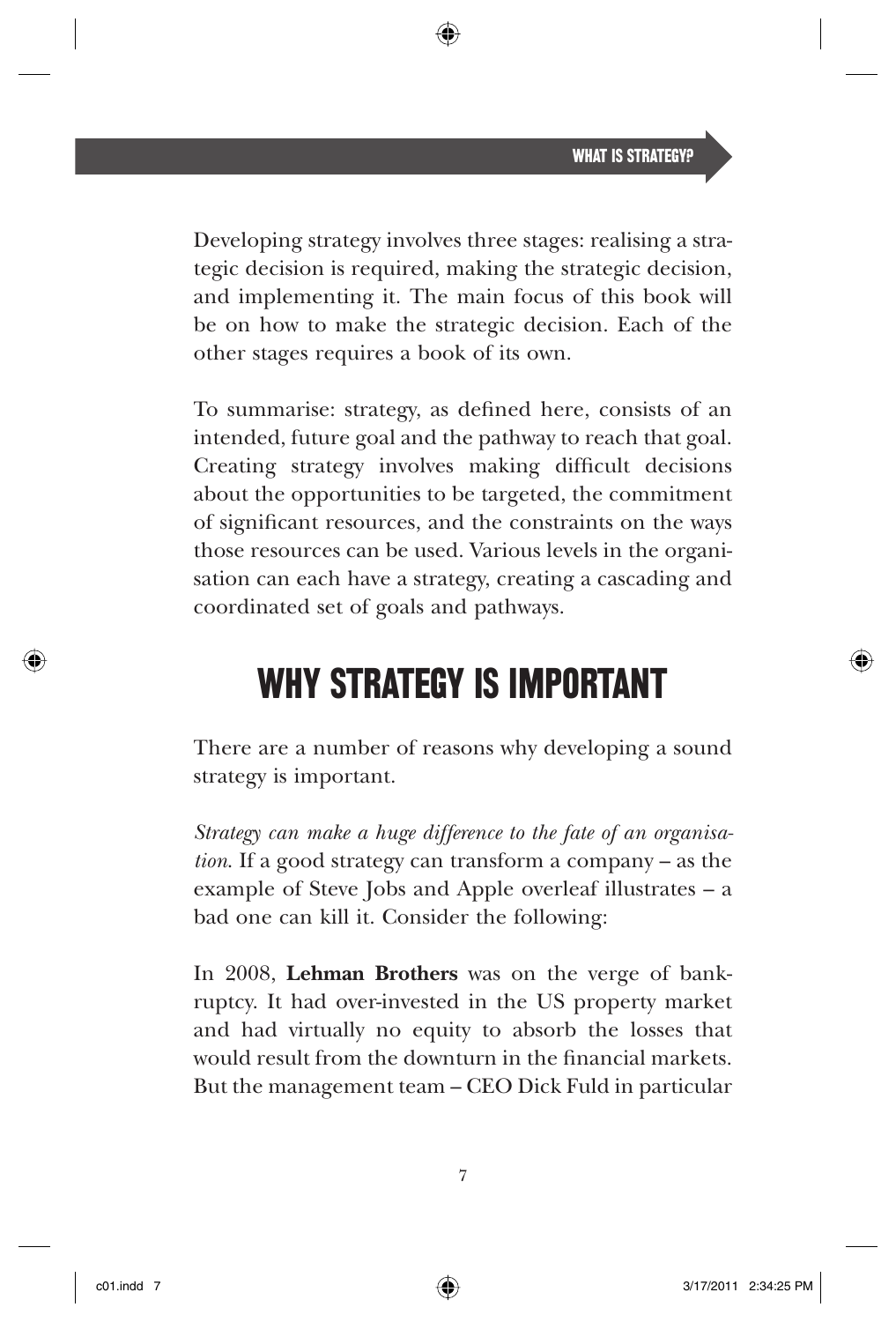## WHO YOU NEED TO KNOW *Steve Jobs*

⊕

Apple CEO Steve Jobs is an iconic example of a leader of an organisation who is also its primary strategist. Not all leaders play this role; some rely heavily on other senior executives, senior staff or external advisers. But Jobs has repeatedly shaped the destinies of the organisations that he has led.

Under his leadership, Apple developed the Macintosh computer – to date, the only serious rival to the PC. He was forced out of Apple, only to bounce back as the owner and CEO of Pixar, a small animation company he acquired from George Lucas (who needed the money to help pay for his divorce). Pixar grew to be a leader in its field before selling out to Disney. By then, Jobs was back at Apple, which

he rescued from a critical condition to become the creator of the iPod, iPhone and iPad – and a star of the global economy.

⊕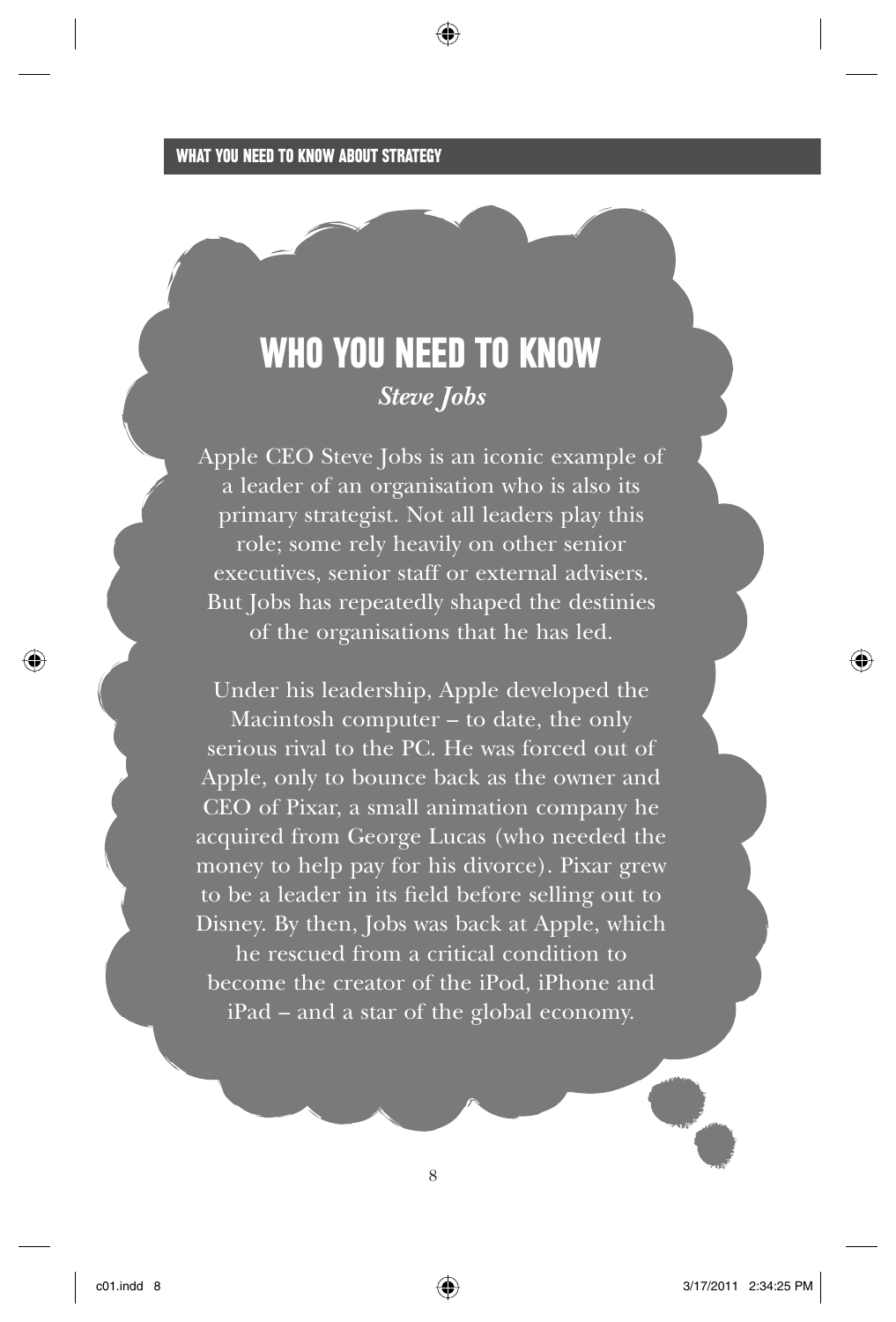### WHAT IS STRATEGY?

The development of the iPod is an interesting example of how strategy is often formed through a mixture of the intended, and the unintended. It was Jobs, with his knowledge of the Los Angeles-based film and music business acquired during his time at Pixar, who developed the goal of entering the music business – a direction that a Northern Californian computing company such as Applewould not normally have taken. But Jobs always sought to position the businesses he led at the forefront of the industry. He liked to quote ice hockey star Wayne Gretzky: 'I skate to where the puck is going to be, not where it is.'

⊕

Having set the goal, Apple then took a circuitous and opportunistic pathway to reach it. First, it acquired the technology to create digital music from a company called Soundjam, which had developed a superior way to create MP3 files that could be used to store music. iTunes was launched in 2001 as a way to download MP3 and CD files to the Mac. Following a chance visit by an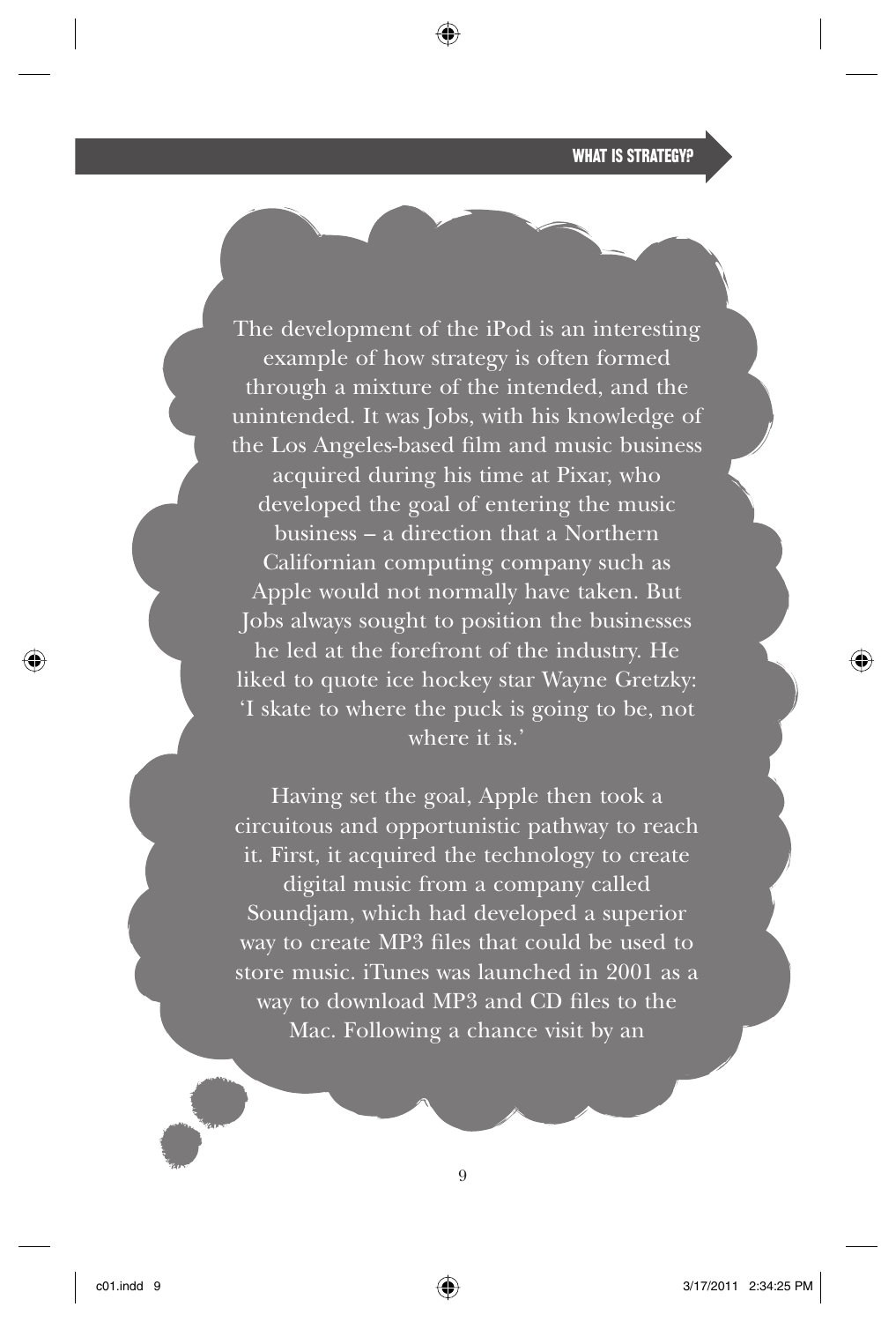independent consultant, who had an idea for creating a new and innovative MP3 player, Apple created the iPod. Jobs then exploited his connections with the music industry and the industry's paranoia about file-sharing websites such as Napster, to launch the iTunes Music Store website in  $2003$ , selling MP3 files over the internet. Looking back, it all seems to add up, whereas in fact the pathway to the intended goal evolved over time, in response to unforeseen circumstances.

– failed to recognise the danger inherent in the current situation. He rejected offers to be acquired by foreign banks. He pushed to be rescued under conditions that suited him and Lehman rather than recognising that any deal that could save the bank was worth considering. Even as the US government moved in to force a final resolution of the problem, Fuld held to his uncompromising position. Lehman collapsed.

But the collapse was not inevitable. In the same context, John Thain, CEO of Merrill Lynch, recognised the reality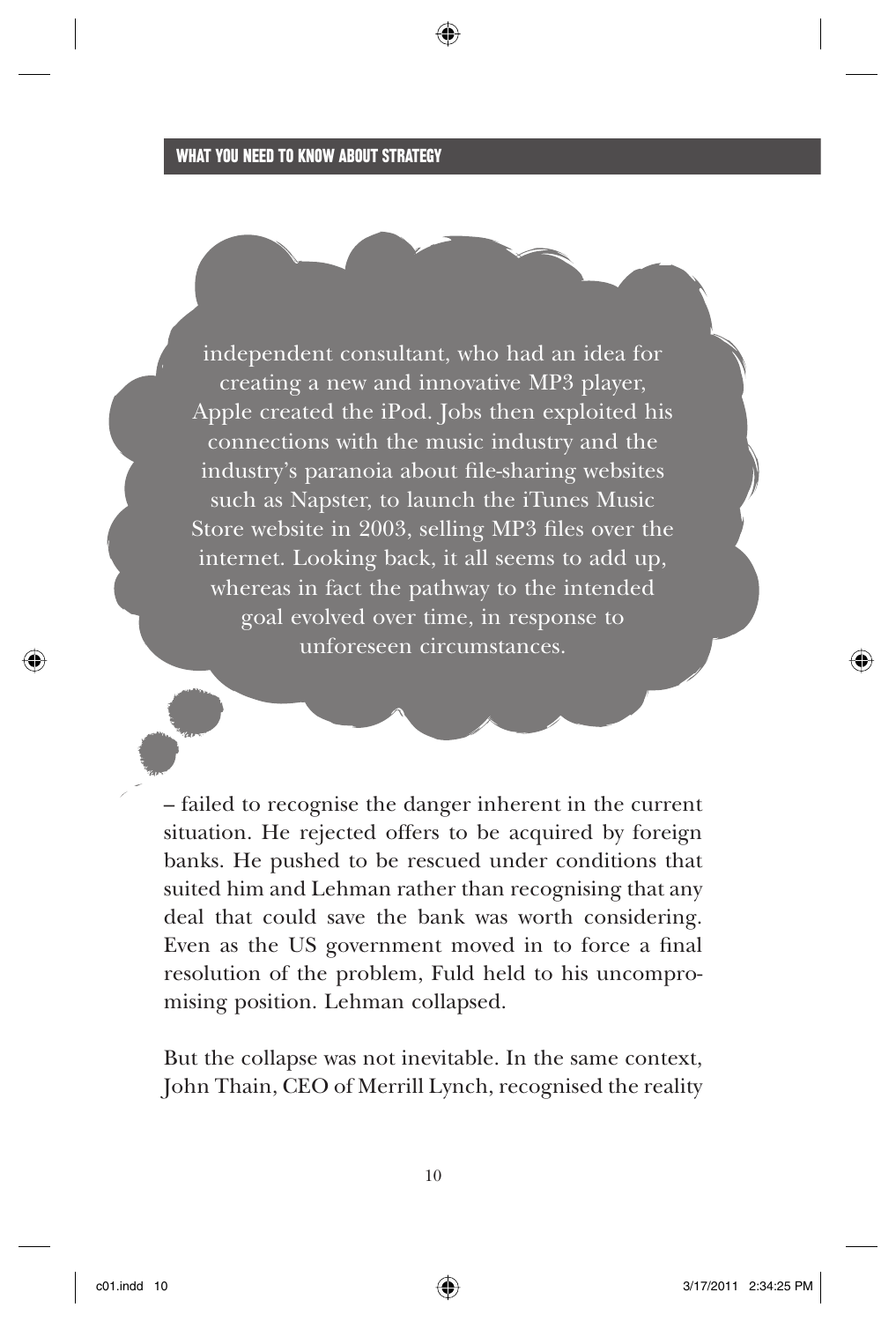of the situation and saw that his bank might be the next to go. He pulled off a quick merger with Bank of America that saved Merrill and gave its shareholders a great deal, given the circumstances.

In the 1990s, **Motorola** was a major competitor in the mobile phone business. At the time, competitors such as Nokiaand Ericsson had begun shifting from analogue to digital technologies. Motorolahad some of the key capabilities for digital in-house, and could have moved quickly to build a strong position in digital mobile telephony. But management decided that digital was not a significant opportunity and ignored it. This proved to be the beginning of the company's demise as a major player. Meanwhile, Nokia and Ericsson got it right and subsequently became the two top global competitors.

The **UK motorcycle industry** in the 1960s was the country's third-largest dollar export earner after cars and whisky. But the major manufacturers, such as Triumph, BSA and Norton, failed to recognise the threat posed by Japanese new entrants. They saw their objective as making racing bikes that would appeal to a niche market of enthusiasts. Meanwhile, Honda, Yamaha and Suzuki invested to grow the market. They saw biking as a potential pastime for everyone, and developed recreational bikes that were reliable and fun to ride. Ultimately, they used the scale developed from colonising the 'low end ' of the market to develop fast bikes that eclipsed even the UK manufacturers' best machines. The latter went bankrupt, while the Japanese became global leaders. The UK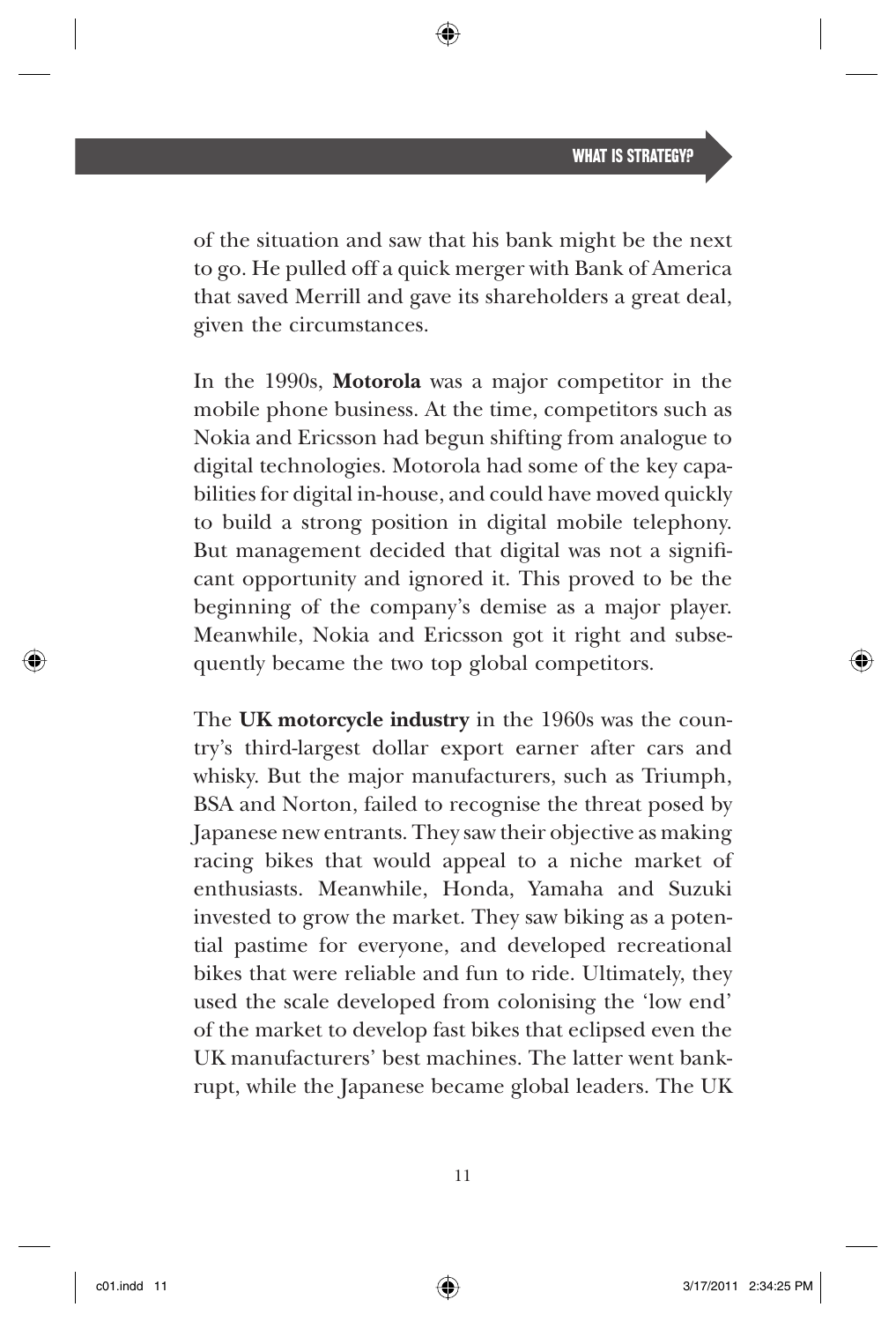companies saw the primary issue as how to get cash out of a declining niche business, and paid out high levels of dividends. The Japanese saw the issue as how to grow, and re-invested their profits in new models.

*Organisations are having to revise their strategies more often*. Over the last 20 years, markets have deregulated and competition has globalised. The internet has broken up established businesses, creating new competitors and more informed customers. Economic cycles continue to weed out the weak and test even the strong. Climate change and rising commodity prices challenge long-held business practices. All these phenomena create a continual pressure to reconsider even a winning formula. Change creates opportunity, but only to the organisation ready to revise and reformulate its strategy.

*Strategy - making is a skill that is needed by more people, more of the time.* Ideas about how strategy is developed have changed over the past few decades. At one time strategy was seen as being the responsibility of the leader. Then it was seen as the domain of corporate planning departments and specialist consultants.

Today we understand that strategy should not just be made by the CEO or strategy specialists. Strategy-making can involve a wide range of peoplefrom across the business: those who lead corporations develop corporate strategy, business unit heads develop business strategy, functional heads devise functional strategies, and departmental heads departmental strategies. Analysts may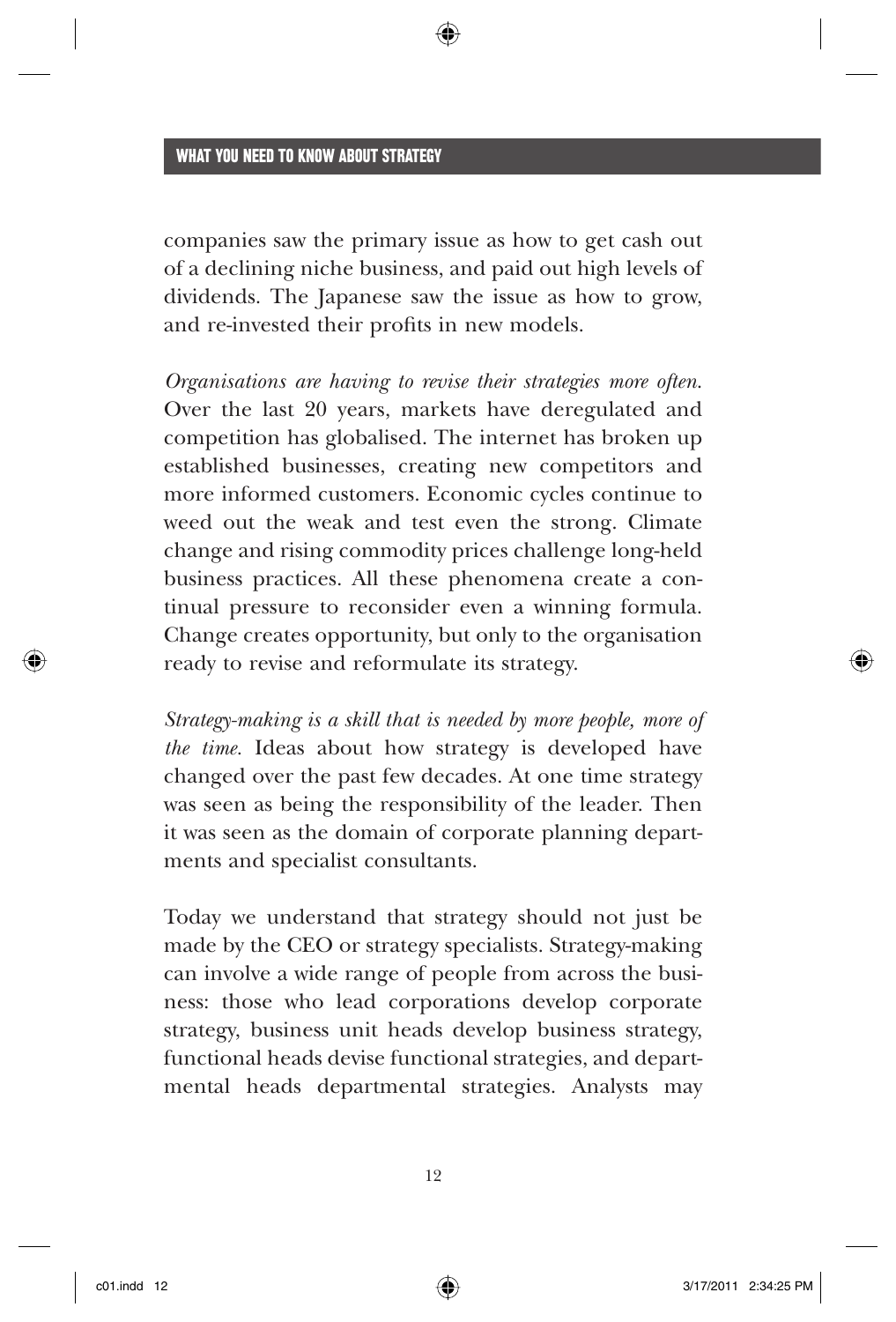WHAT IS STRATEGY?

## WHO SAID IT . . .

"Effective strategists are not peoplewho abstract themselves from the daily detail, but who immerse themselves in it while being able to abstract the relevant messages from it. " **– Henry Mintzberg** 

support the process, but leaders and their teams are expected to devise and take ownership of their strategy. Further down the organisation, a range of peopleand teams may be involved in innovating, developing, refining and communicating the strategy. This is a welcome shift. Leaders who understand their organisation, markets and competitors *should* be in charge of making decisions about strategy, and those involved in the business should be able to contribute to strategic thinking.

Even if you are not involved directly in the design process, understanding your organisation 's strategy is crucial to be effective in your job. To get ahead you need to show that you can take individual initiative and contribute to the success of the organisation as a whole. You need to know that your decisions are aligned with the goals and objectives of the organisation and how it intends to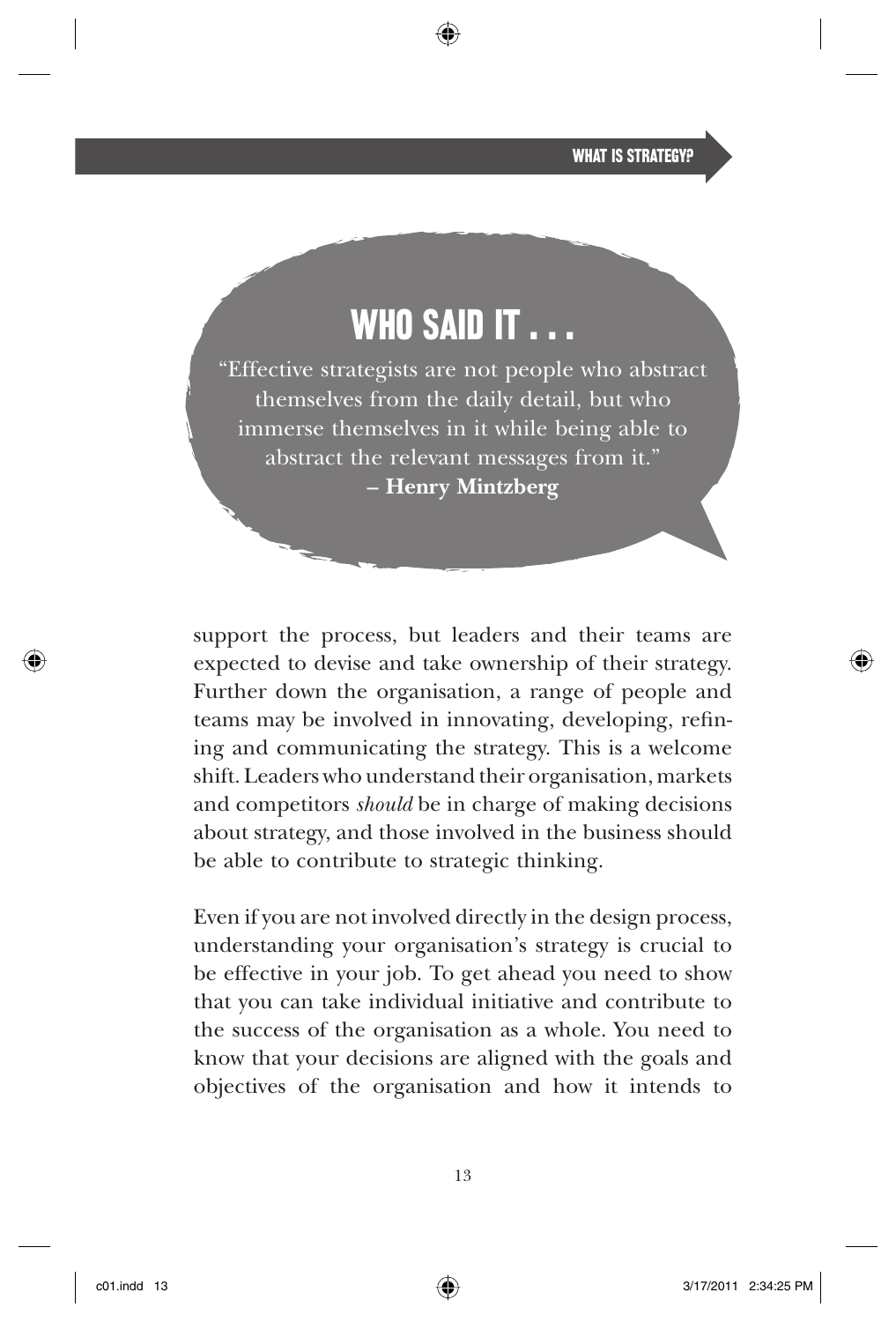achieve them. Even if your organisation is not actively changing its strategy, or if you are not involved in designing strategy, you must be familiar with the language and logic of strategic thinking.

◈

## THE BASIC STRATEGY QUESTIONS

Having described the importance of strategy, we now turn to the heart of the matter: *How* do you come up with a strategy?

The answer is seemingly straightforward. Strategy design involves coming up with robust answers to the following six basic questions:

3. How might the Situation Evolve? 5. What are the Options? 1. What is the External Environment? 4. What is the Primary Issue? 6. Which Option is best? 2. What is the Internal Situation?

The strategy questions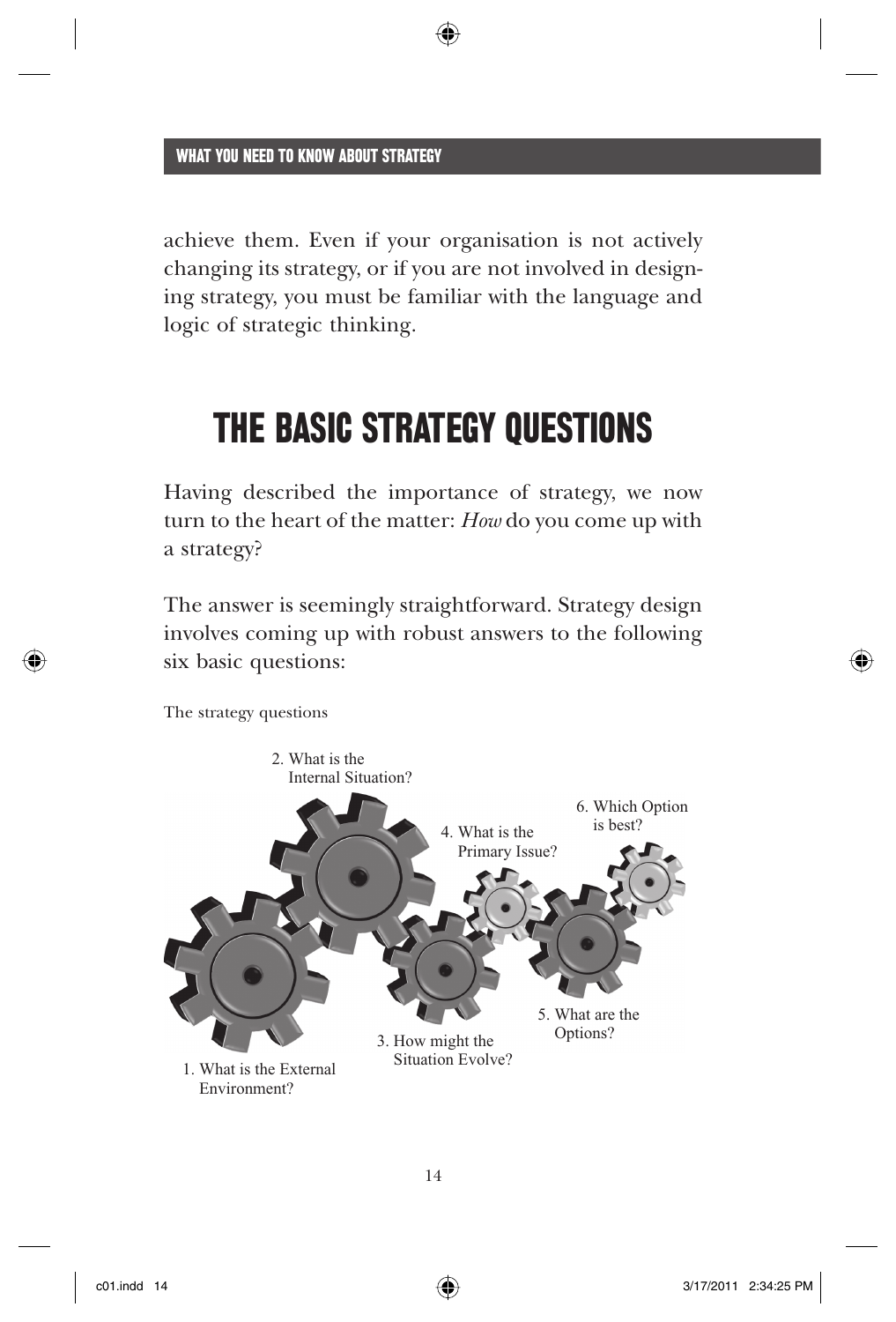## What Is the External Environment?

Strategy involves aligning the organisation's capabilities and assets with external opportunities and threats – so describing the external environment is a good place to start. However, this can be difficult to do, particularly when an organisation is facing rapid change or entering a new market.

For example, Honda famously misunderstood the US motor cycle market when it first entered it. It knew that there was a market for large bikes and tried to sell its most powerful machines – but these models proved to be unreliable in the US, where the average journey was much longer than on crowded Japanese roads. It was only when customers started to ask whether they could buy the smaller 50 cc bikes that Honda managers were riding as work vehicles that they realised that this was an untapped market. Even then, senior management took some persuading.

### What is the Internal Situation?

Two aspects of the internal situation must be understood: the objectives of the organisation and its capabilities. The tricky part is that both have to be viewed in the context of the external environment. It is not enough to know that you have capabilities in R&D; you must understand how valuable they could be in generating superior products for customers and how these capabilities compare with those of your competitors.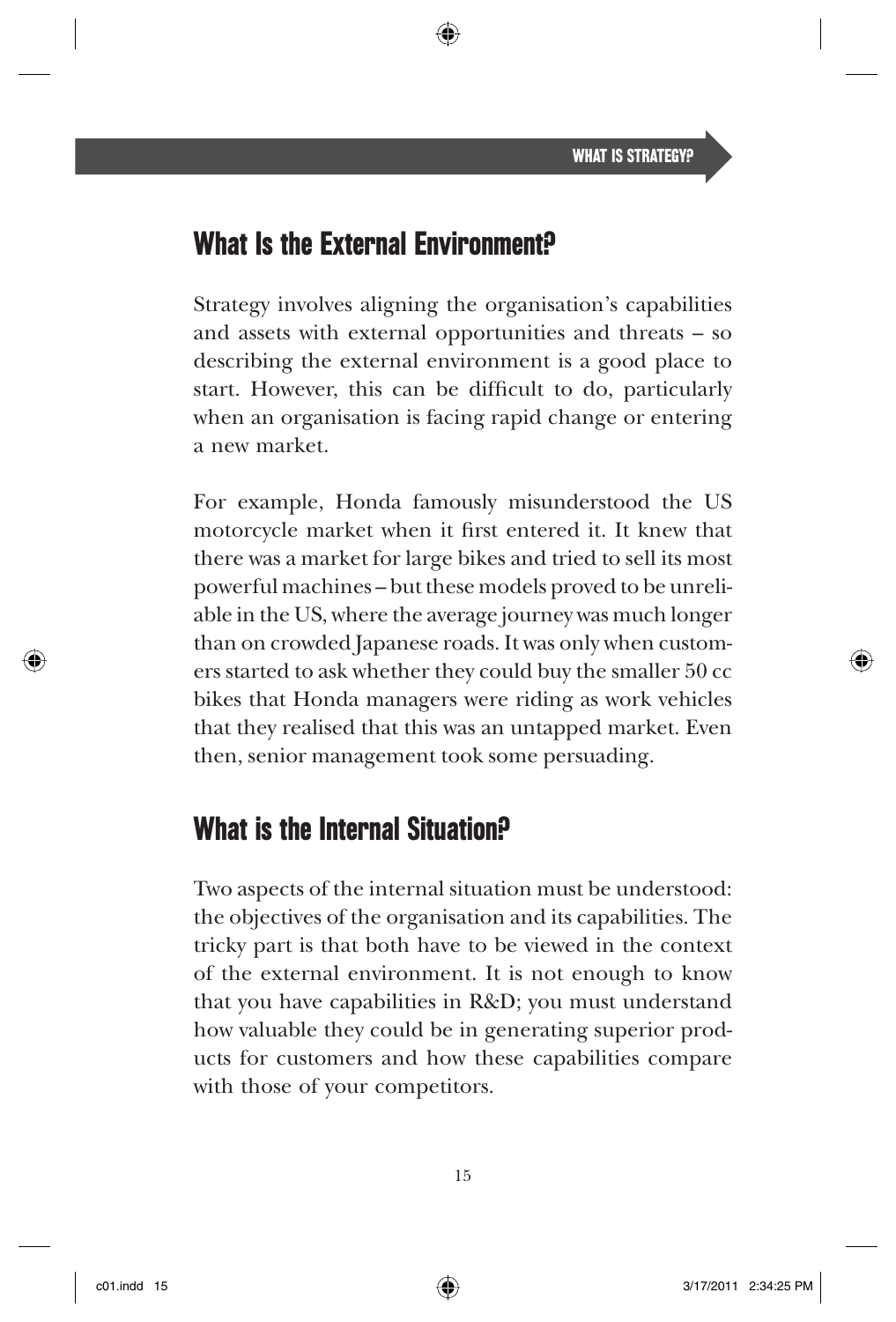### How Might the Situation Evolve?

Your strategy will play out in an uncertain future. Understanding the current external environment and internal situation is an important start, but it is not enough. It is vital to project how things might evolve and identify the greatest sources of uncertainty. Is it the actions of competitors? Is it the way that the market will develop? Is it how your organisation will respond to change and a new direction? Your strategy should be robust and adaptable enough that it does not automatically fail in the face of unforeseen events. Expect the unexpected! This is one of the great challenges of strategy: you place big bets when you do not fully know the odds.

### What is the Primary Issue?

Successful strategies tend to result from resolving a difficult issue in a way that is novel and hard for competitors to copy. Therefore defining the primary issue is a key step. When Apple entered the music business, for example, it identified the issue as how to help consumers to easily buy and play music.

The primary issue may seem obvious in hindsight but not be so at the time. Indeed, it is often redefined during the creation of a new strategy in a way that offers new insight and opens up new options. For Honda in the US motorcycle market, the initial issue was how to sell big, fast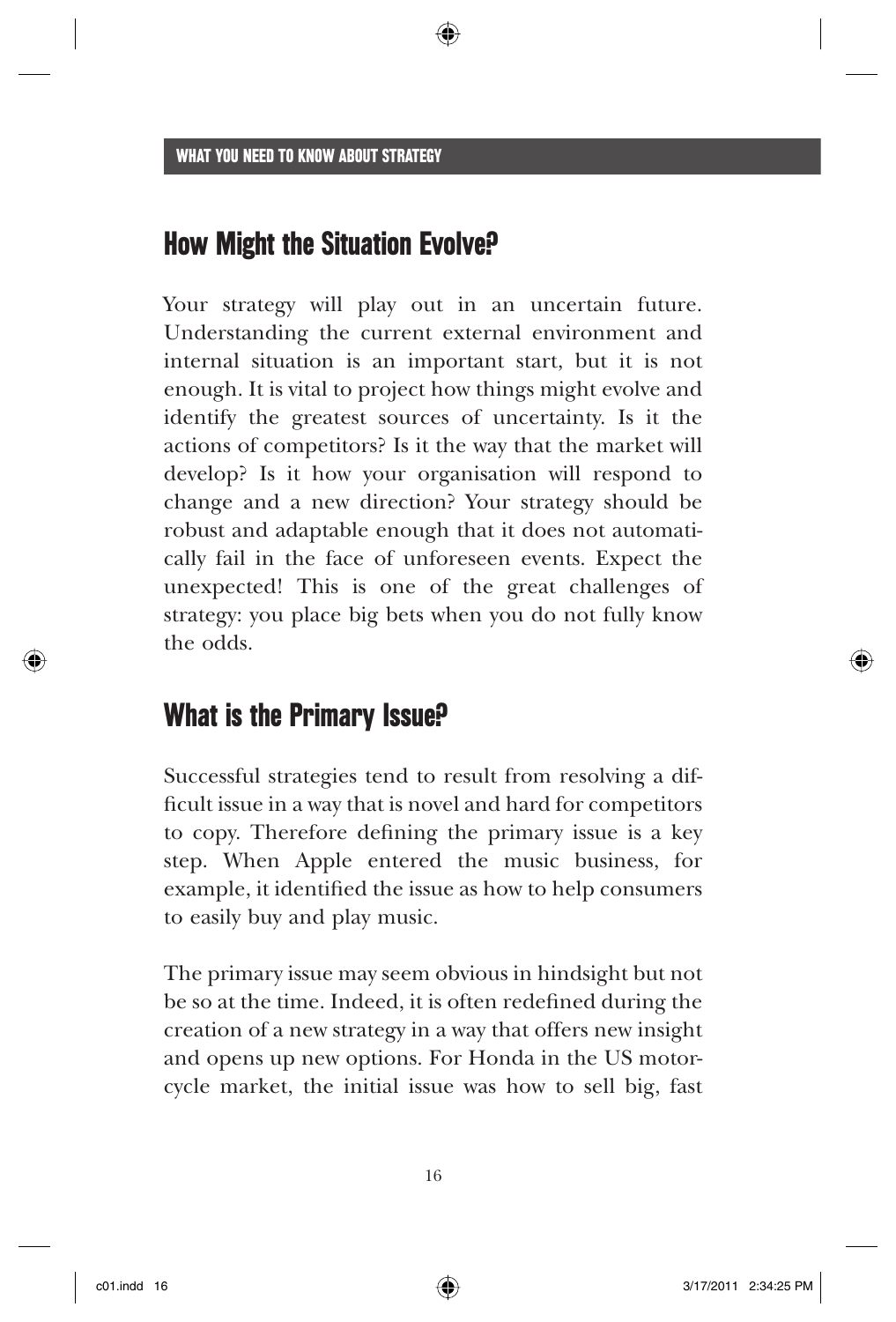bikes in competition with US and European competitors. Later, it was redefined as how to develop the market for small motorbikes – but only after a long period of failing to build market share in the initial target segment.

## What Are the Options?

Once the issue has been properly defined, options need to be identified. In the case of Apple, these were not clear. Even after defining the issue as how to enable consumers to easily access music, it took time to develop the iPod and the iTunes website. In the case of Honda it was a little clearer; once the issue had been redefined as how to develop the market for small motorbikes, the main options – such as a distribution channel and product design – became relatively easy to identify.

### Which Option Is Best?

At some point an option has to be selected. In the case of Appleand Honda , a number of smaller decisions led to the overall shift in strategy. In other cases, such as when a major acquisition is required, there may be one big decision that needs particularly careful analysis and evaluation.

Since these questions are so important, it may be helpful to use the acronym EIEIO as an easy way to remember them. **E**xternal Environment, **I**nternal situation, how the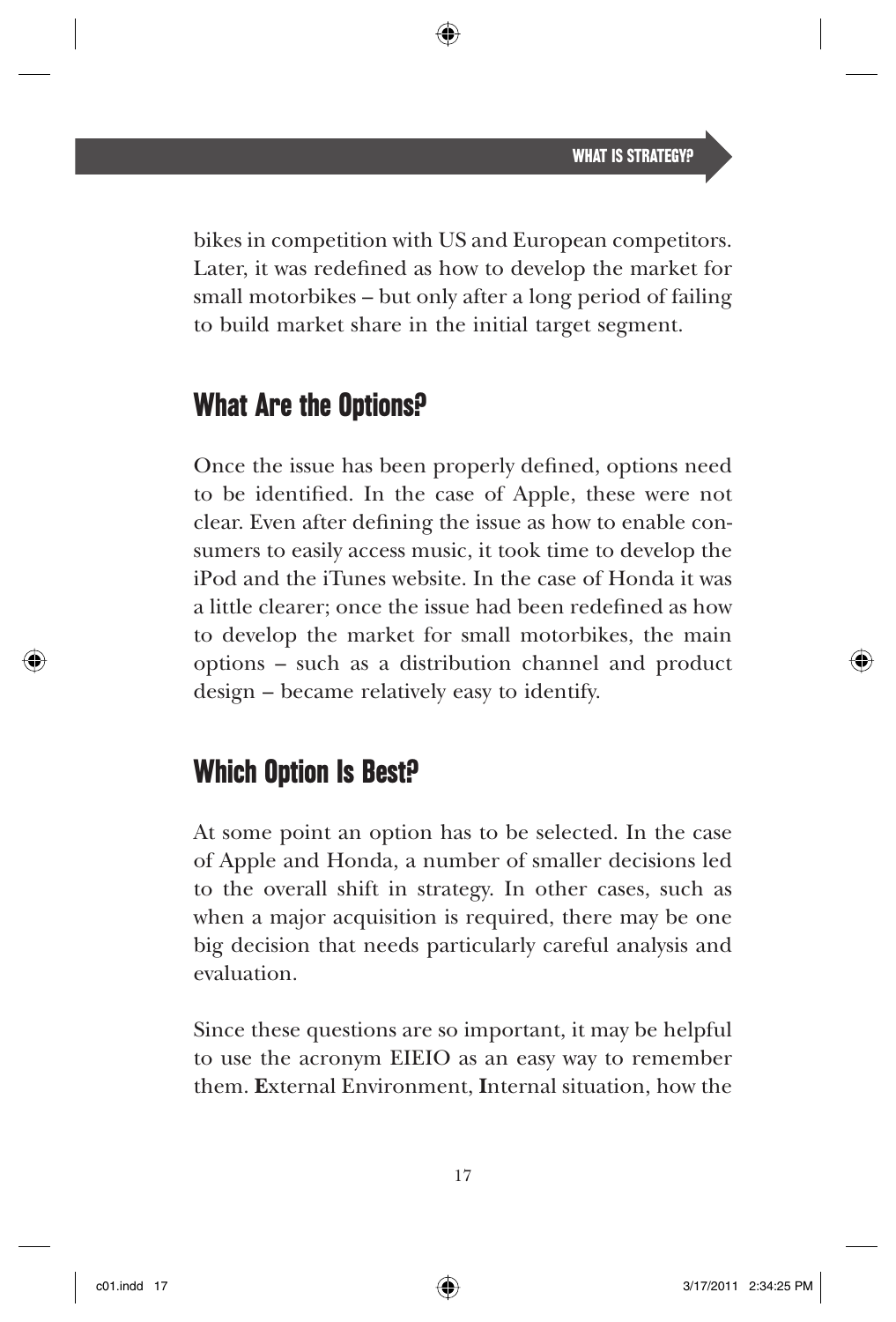#### Alternative words and phrases

| Words and phrases used in<br>this Book           | <b>Alternative words and phrases</b><br>commonly used                                                                             |
|--------------------------------------------------|-----------------------------------------------------------------------------------------------------------------------------------|
| External and Internal environment                | Situation assessment, Starting position, Context, Where<br>we are today, Complexity                                               |
| External environment                             | Market, Competitive environment, Industry, Micro-<br>economics, Competitors, Customers, Customer needs,<br>Opportunities, Threats |
| Objectives (part of the internal<br>environment) | Aims, Goals, Ambitions, Vision, Mission, Stakeholder<br>needs                                                                     |
| Internal environment                             | Capabilities, Resources, Assets, Strengths,<br>Weaknesses                                                                         |
| Evolution (of the situation)                     | Change, Trends, Key uncertainties, Unknowns,<br>Timeframes, Scenarios                                                             |
| Primary issue                                    | Challenge, Difficulty, Complication, Obstacles,<br>Complexities, Compromises, Opportunities                                       |
| Options                                          | Alternatives, Actions, Choices                                                                                                    |
| Which option is best?                            | Evaluation, Assessment, Criteria, Probability, Decision                                                                           |

⊕

situation will **E**volve, the primary **I**ssue, and what the **O**ptions are.

The table above lists some of the alternative words and phrases that capture the ideas which are commonly used to describe the process of creating strategy. This may be helpful in establishing how the approach described here differs or is similar to how you think about strategy.

## ANSWERING THE QUESTIONS

The questions may be simple but getting the correct answer is not, as the stories of Lehman Brothers , Motorola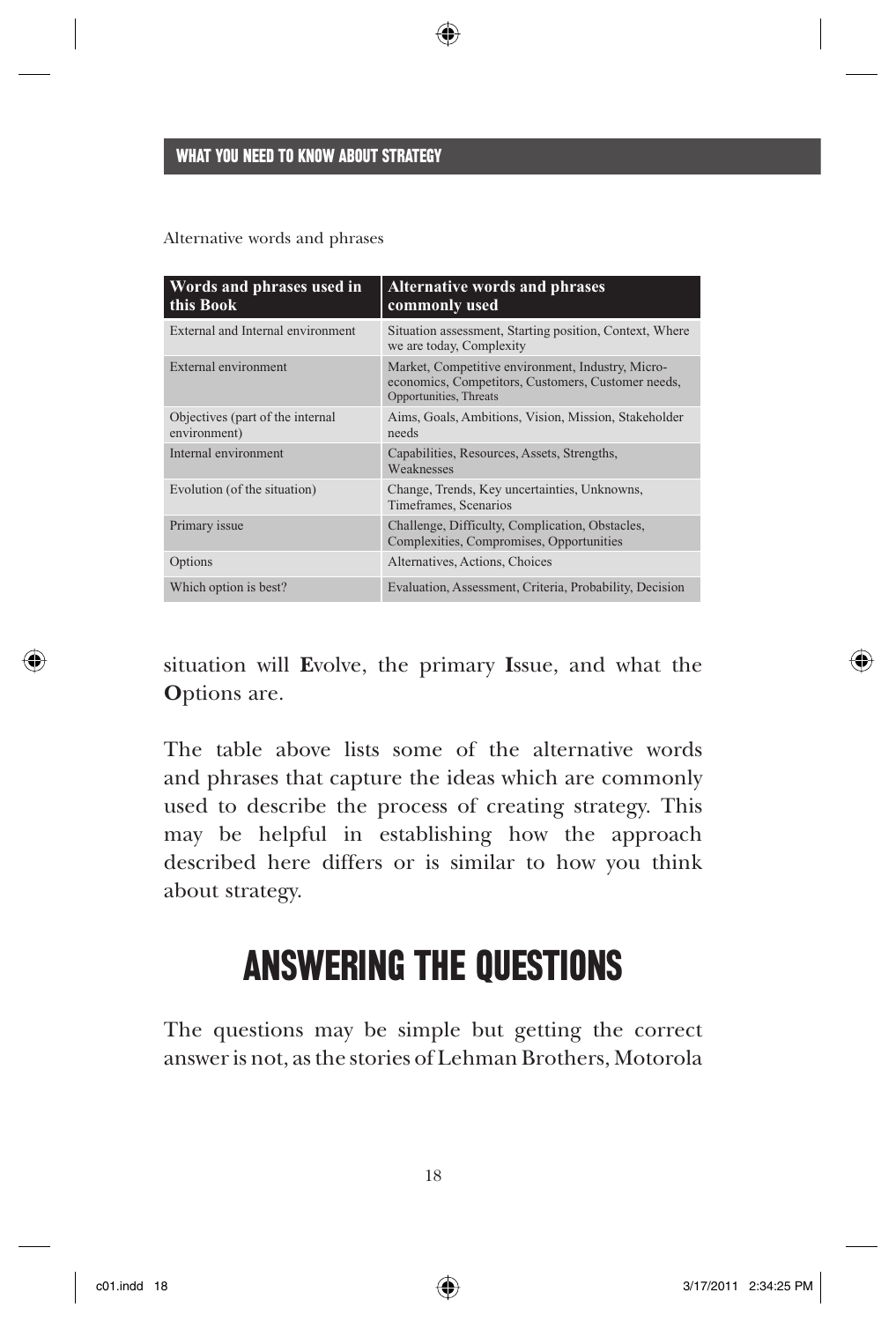and the UK motorcycle industryillustrate. Even the best management teams can struggle, including those that eventually get it right. Apple took several years  $$ having identified that it wanted to enter the music business – to come up with a successful way of doing so. Honda struggled to sell its big bikes in the US and only switched to selling smaller bikes when customers started asking for them. Clearly the answer was not immediately obvious.

One of the challenges in answering the strategy questions is the nature of the task itself, which is often misunderstood. Strategy-making does not conform to the stereotype of a logical, sequential, mechanical process, starting with the collection of data defined by standard templates which, like a sausage machine, spits out a fully formed strategy at the end of it. Unlike the stereotype, it cannot be learned in the same way as the operation of a complex piece of machinery – simply by getting to grips with standard operating procedures and routines.

A more realistic notion is that of 'crafting strategy ', as described by Henry Mintzberg, a professor at McGill University. Mintzberg compares creating strategy to the way a potter shapes a pot on the wheel; it is partly the application of a learned skill and partly an intuitive response to the nature of the situation and the emerging results. Good ideas sometimes turn out badly but give rise to new learning and opportunities – the very act of making the pot improves the skill of the potter.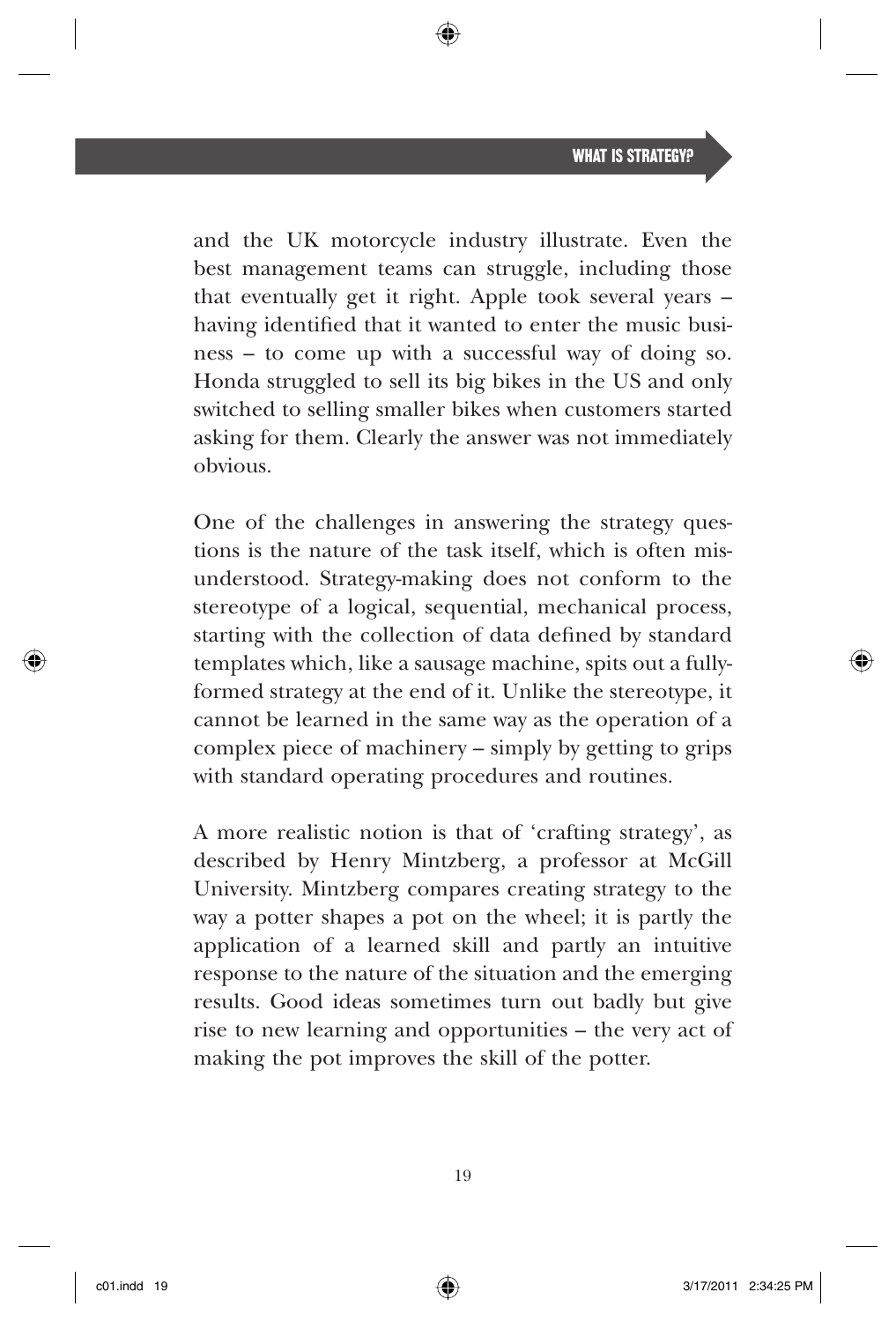

⊕

The development of a good strategy is a creative act, often decided under high levels of uncertainty. The whole process involves a mix of analysis, judgment, gut feeling, opportunism, and trial and error. So a skilled strategist has to be a structured yet flexible thinker, deeply engaged in the situation they are evaluating, as well as dispassionately objective. This blend of ability is often described as a 'strategic mindset '.

What follows are some tips on how to design strategy based on this view.

### Use a Mix of Approaches to Answer the Questions

Imagine you have defined a particular strategy question to focus on. For example, 'What are our options? ' To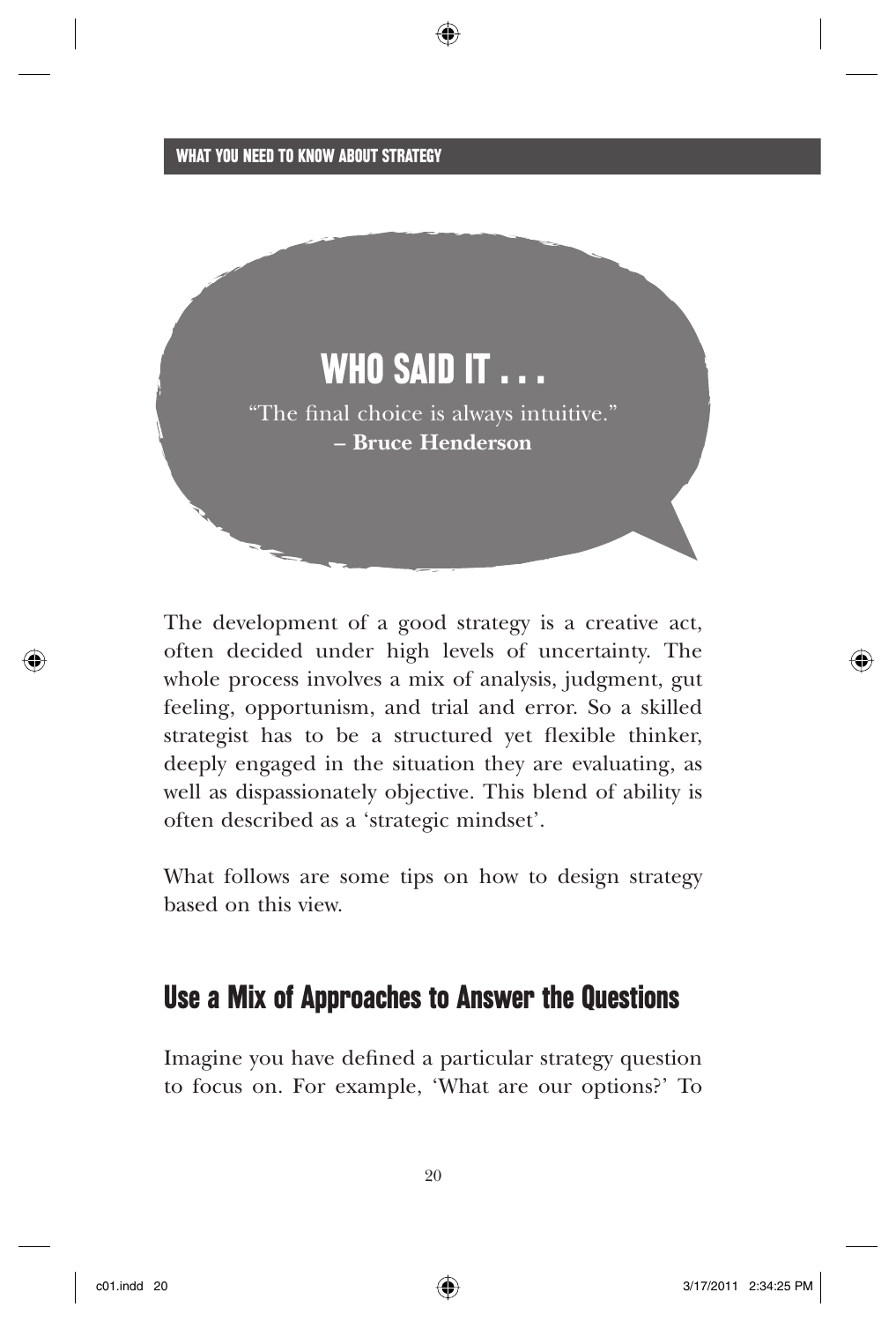answer the question, several approaches should be combined: intuition, data and analysis, strategy concepts, strategy tools or frameworks, and peopleand processes, as summarised in the following exhibit.

Four approaches to answering the questions



*Intuition* informed by relevant experience is a powerful way to answer the questions. The problem is that past experience is often not adequate for making strategic decisions about an evolving future. Lehman had to design strategy in the face of a developing financial crisis, Motorolahad to design strategy for a new technology, and the UK motorcycle industryhad to deal with a new type of competitor. Intuition based on experience would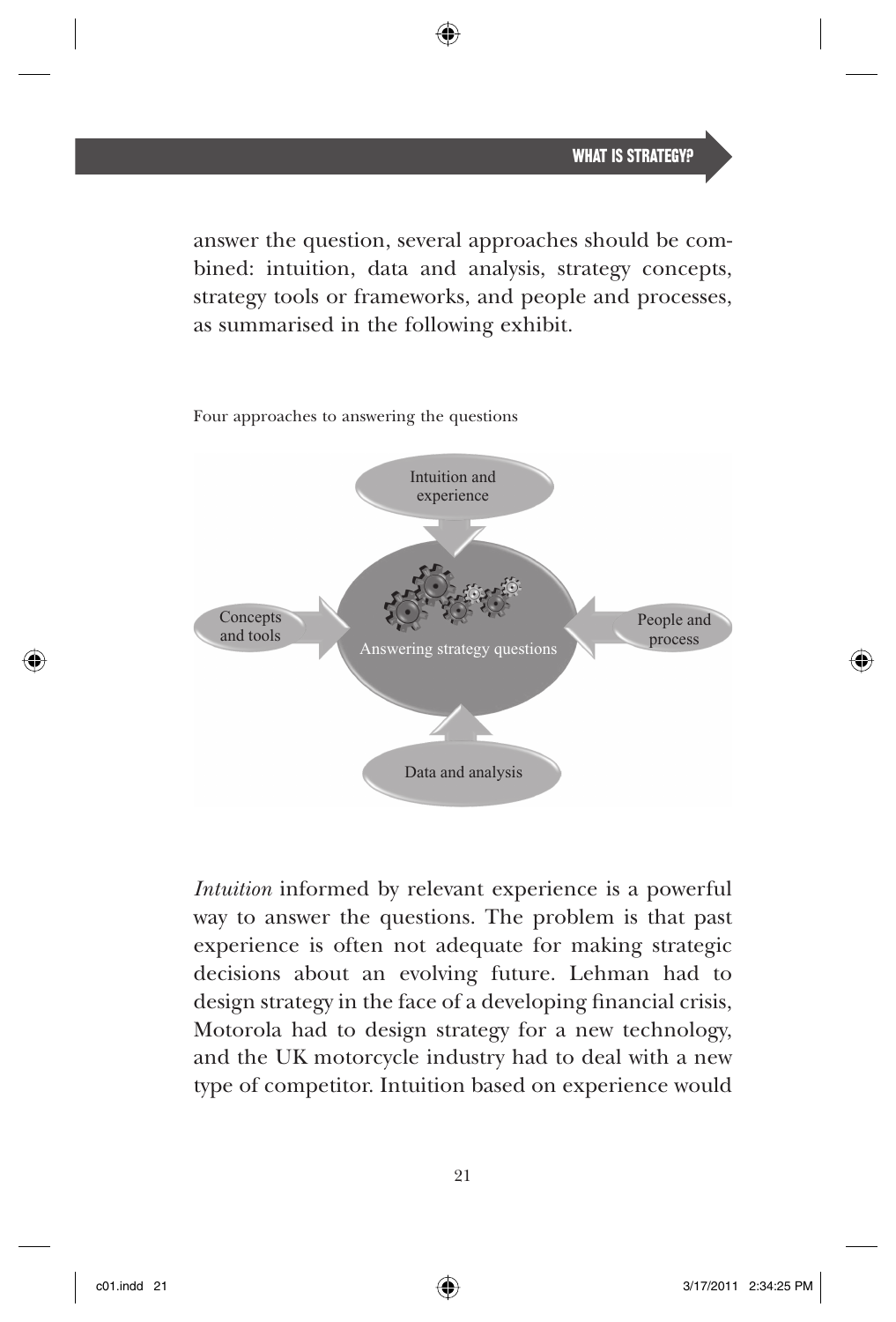have helped, but would not have been sufficient to come up with the right choice.

*Data and analysis* can fill in the gaps in our knowledge. For example, analysing the potential impact of a financial crash might have alerted Lehman management earlier to the risks inherent in their strategy. But the real challenge is to work out what data is required and how it should be analysed. Many organisations do not lack access to information, but they lack the ability to focus on the right information and to interpret it. Lehman was aware of the state of the financial markets, but did not use that information correctly. Dataand analysis can be helpful but only if the individuals involved know how to use them properly. For this, strategic conceptsand tools are invaluable.

*A strategic concept* is an idea that defines the nature of a successful strategy. For example, according to the concept of 'segmentation ', competition occurs within particular segments of a market or industry, rather than at the level of the overall industry. For example, Moët & Chandon is part of the drinks industry, but competes in the segment for premium champagnes rather than against Coca Cola and Pepsi. Competitive battles are fought at the segment rather than the industry level.

Another example of a strategic concept is that of 'competitive advantage' – the idea that strategic and economic success comes not from being *good* but from being *better* than the competition. Moët & Chandon's success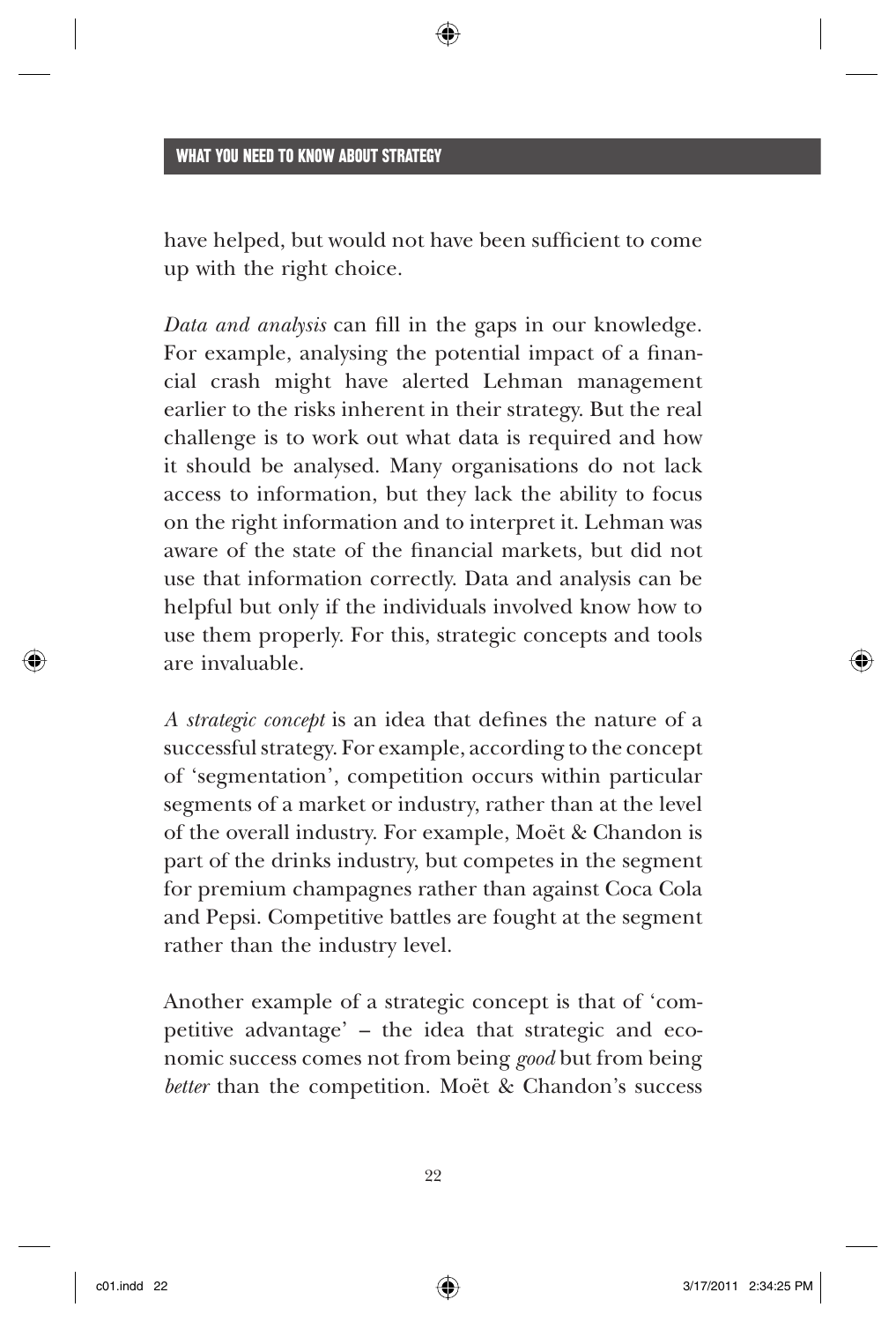comes not from how good its marketing is, but how good it is *relative* to competing brands such as Taittinger and Veuve Cliquot.

Strategy concepts are helpful in framing the way you answer the questions. For example, consider how Moët & Chandon could use the concepts of segmentation and competitive advantage to address the question 'What are the options?' They would guide Moët to seek options that provide them with a competitive advantage in particular segments – for example, by building its market share further in premium champagnes. Extensions into other segments – other wines or other luxury goods, for example – might be feasible, but only if the Moët brand or its capabilities in brand management allowed it to outperform the established competitors in those segments.

Strategic concepts help define what data to gather and how to analyse it. For example, the concepts of segmentation and competitive advantage might suggest surveying potential customers in new business segments to see if they would prefer a Moët-branded product more than those of existing competitors, or investigating whether Moët's channels of distribution could be used for the new product.

An understanding of strategy concepts is fundamental to strategy. Later chapters will describe the most important ones, including segmentation, industry attractiveness, value creation, competitive advantage, mission and objectives, uncertainty, and engagement. However, for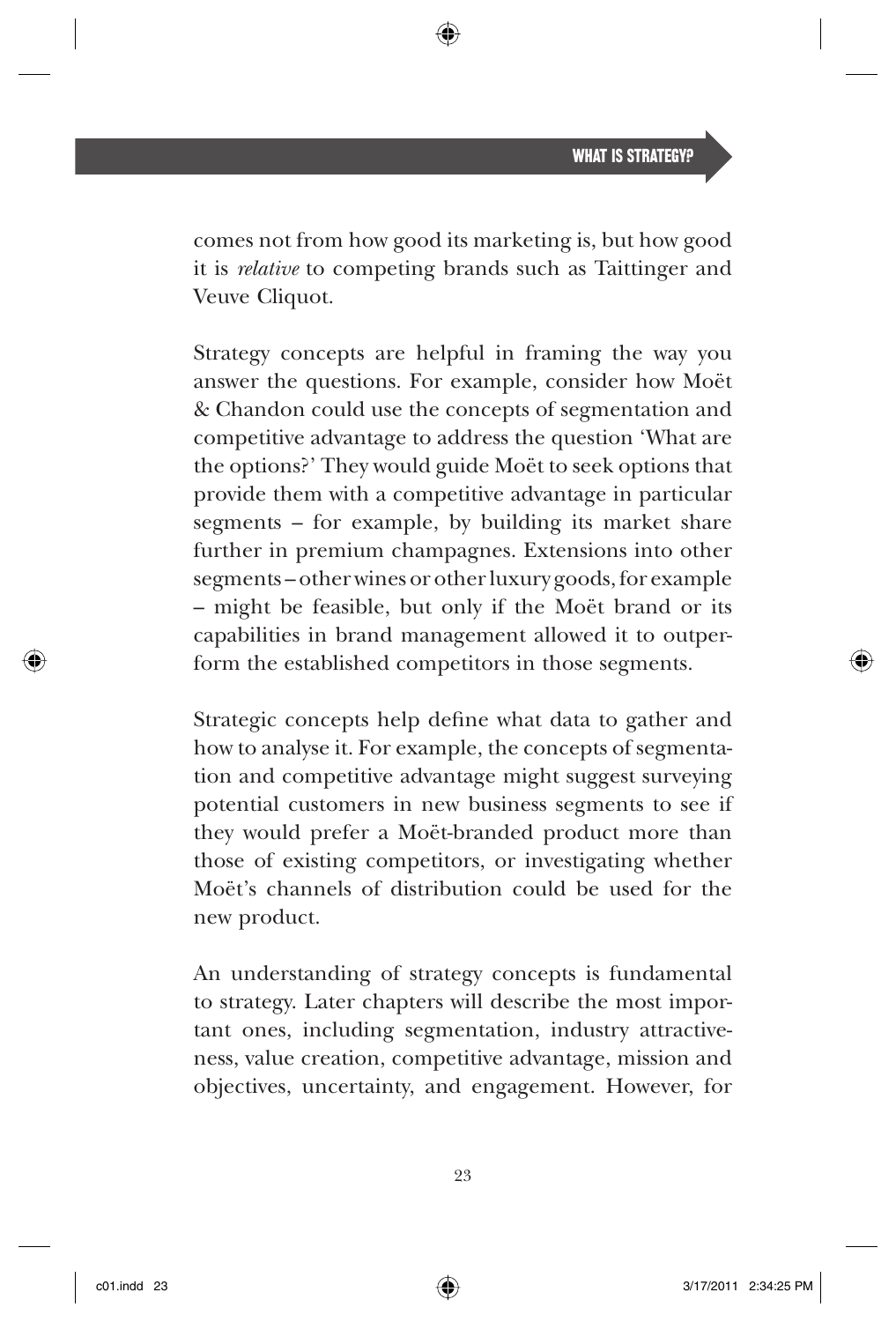someone who is new to strategy they may seem rather abstract and difficult to apply.

*Strategy tools or frameworks* allow for a more structured approach to using the concepts – a more concrete way of structuring your thinking and analysis. There are many popular tools or frameworks, such as SWOT, key success factors, core competencies, scenario planning, value chain, five forces, industry life cycle, PESTLE and portfolio matrices . All of these, and more, are covered in subsequent chapters.

The most useful strategy tools are based on one or more strategy concepts. For example, a SWOT analysis requires you to lay out the strengths, weaknesses, opportunities and threats facing the organisation. Strengths and weaknesses are based on the concept of competitive advantage, while opportunities and threats are based on the concept of market attractiveness. Whether you use strategy concepts or more concrete tools and frameworks, you are drawing on the same set of fundamental ideas about what makes a strategy successful.

The decision to use strategy tools or strategy concepts will depend partly on how experienced you are in strategy. If you are relatively inexperienced it may be easier to use a strategy tool because it provides a more structured way of thinking through the answers to the questions. As you gain more familiarity with strategy, you will switch to using just the concepts in a more intuitive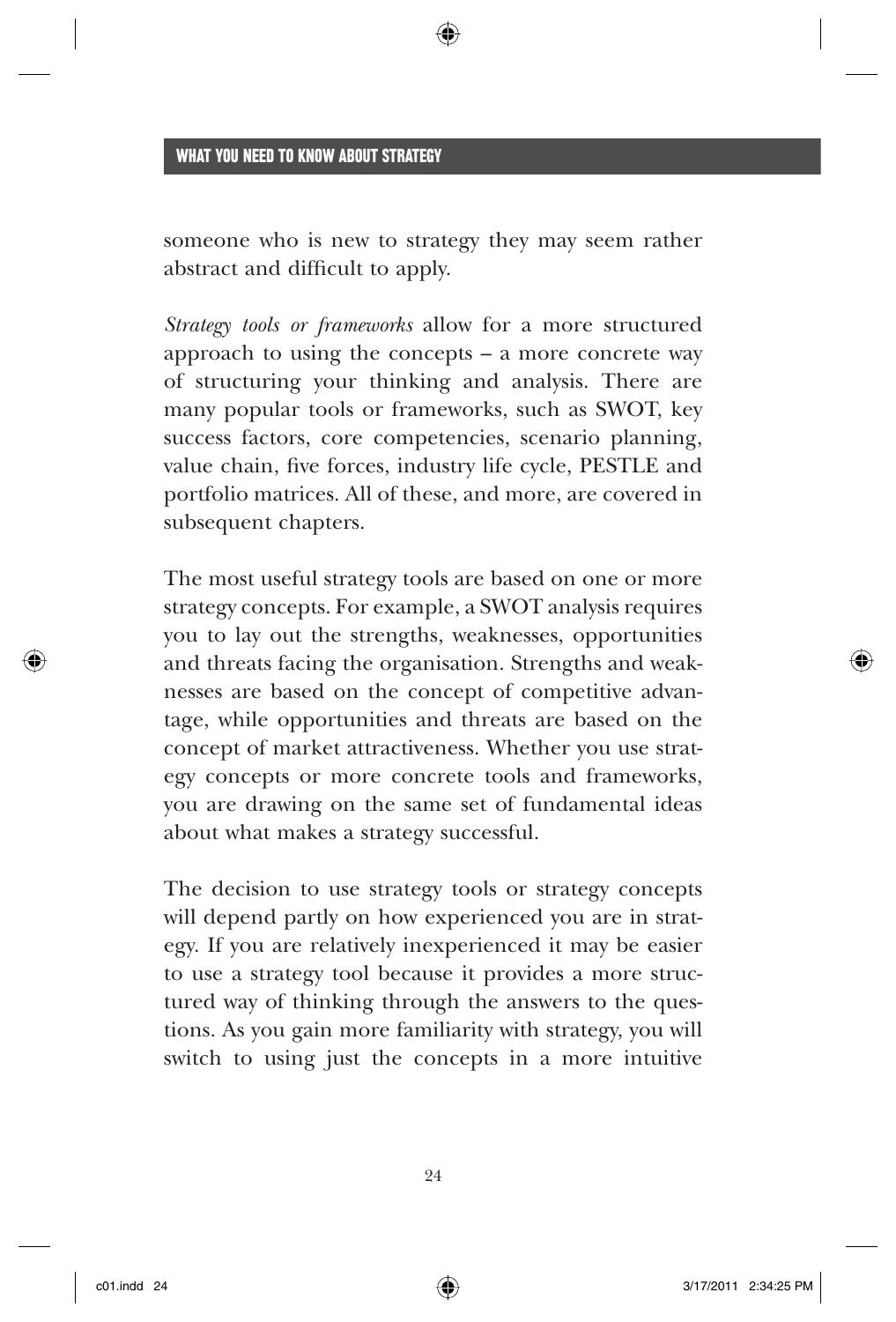fashion. Do enough strategy and you won 't even think about the concepts and frameworks you are using to assess situations and come up with options.

Strategy toolsand frameworks are also helpful for holding a group discussion and in making presentations about the logic used during the strategy-making process.

Unfortunately, strategy concepts and tools alone will rarely get you to the right answer. Strategic decisions are almost always difficult, requiring experience and judgement. One individual rarely has the necessary breadth of experience to make a judgment on their own. Moreover, preconceptions and biases can lead even experienced experts into making a misjudgement.

*People and process.* Because strategy can rarely be designed by a single individual, bringing together the right people in an effective process is critical to answering strategy questions. In some cases, relatively few people can be involved and the process can be very simple, but, as we demonstrate later, it can be important to widen out strategy thinking across the organisation. A strategy process involving a mix of peoplewith different expertise and perspectives, all willing to debate and challenge, is as essential to crafting strategy as finding the right strategy tool. It will engage the broader organisation in a debate, help answer the questions, and provide a platform of shared understanding from which to launch a successful roll-out.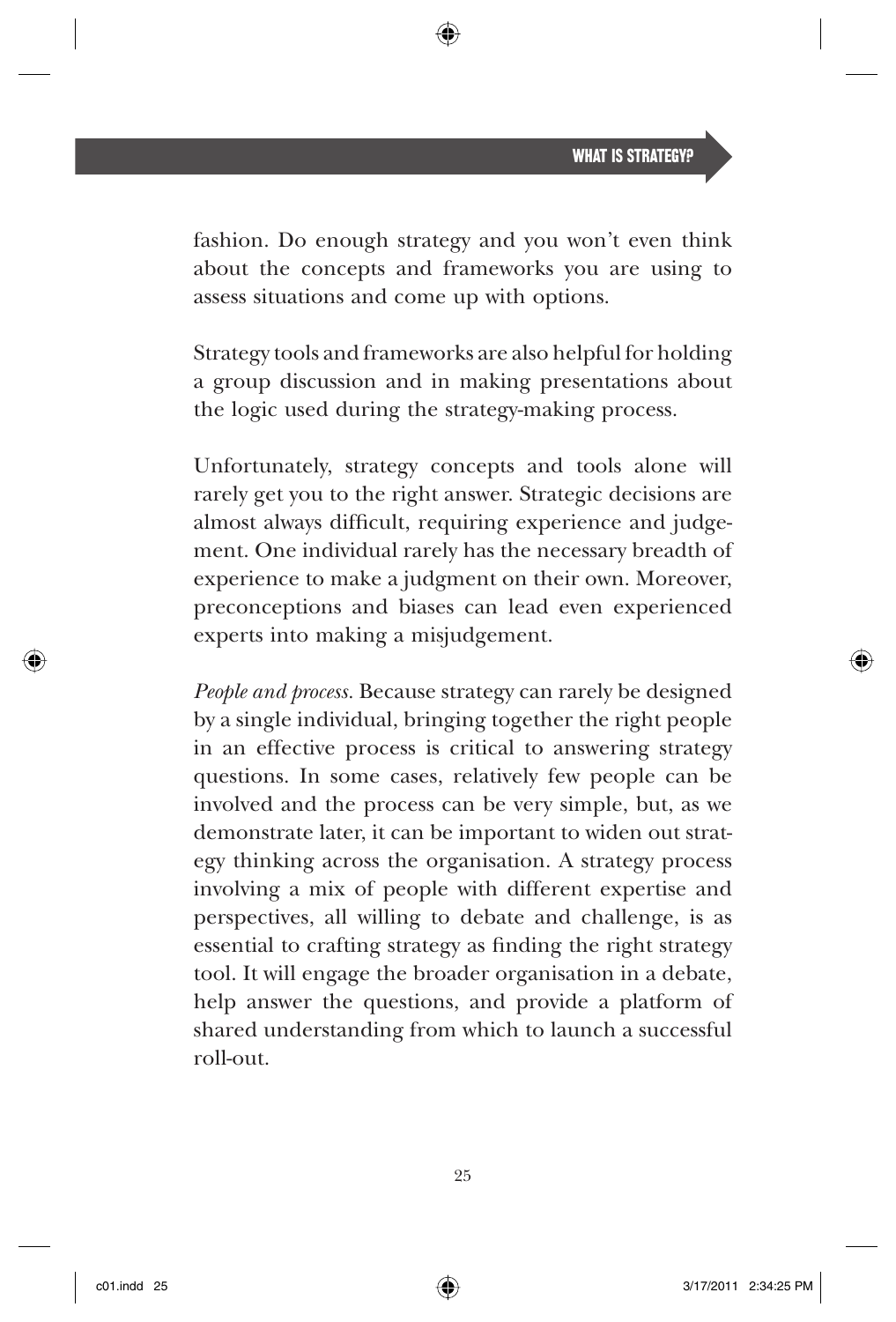Chapters 2 to 5 describe how to apply the concepts and tools to the intellectual process of answering the questions. The remaining chapters turn to the topics of peopleand process.

### Make Sure You Work on the Right Question

Open some strategy textbooks and you will find flow diagrams showing how to develop a strategy using a logical sequence of steps, each of which involves answering a set of questions. In this model it is obvious when to move on to the next stage. In reality, almost all decision makers and decision-making processes dance around between different questions. Knowing which question you should be working on is part of the art of strategy making.

Why does the strategy process not follow a typical pathway? Partly because the answer to some of the questions may already be known or answered intuitively, allowing the process to jump ahead to the more challenging and critical questions. Alternatively, the answer to certain questions may make the strategist revisit questions that they thought that they had already answered. For example, when Apple realised that producing an MP3 player was an interesting way to get into the music business, they would have revisited the question 'What is the external environmentin the MP3 market '? to further evaluate existing MP3 products and competitors.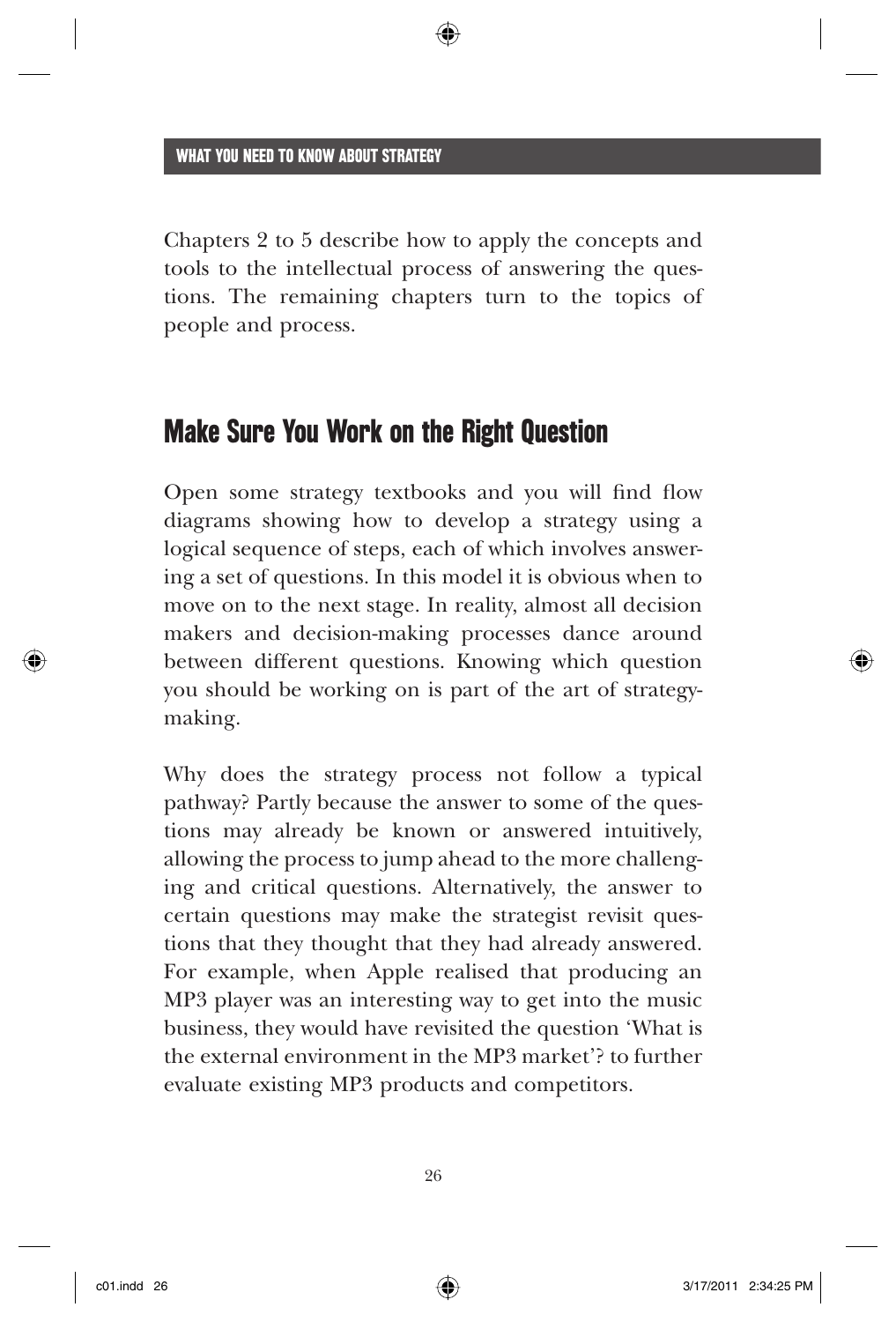Another reason is that our brain is not wired to go through each question in order; it jumps creatively to conclusions, coming back only when it hits a problem. A team of senior managers will find it frustrating to be forced to go through a very rigid process, and this is unlikely to be an effective way of using their experience and insight. Different ways to sequence the strategy questions are discussed in Chapter 6.

This is why the questions in the earlier figure are depicted as a set of linked gear wheels rather than a one-way process. When you think about the answer to one question, it will make you consider other questions. As one wheel turns, it sets others in motion.

### Be Selective About the Analysis Required

As mentioned above, some questions are likely to be easy to answer from experience and need less analysis. Others are more tricky and need to be explored in considerable depth. The important thing is to know when to probe to a high level of detail and when to move on.

For example, when evaluating the external environment there are many ways to spend your (limited) time. You could interview lots of customers, seeking to understand how their needs vary and whether any major segments are currently under-served. Or you could spend weeks evaluating competitors or even a particular aspect of a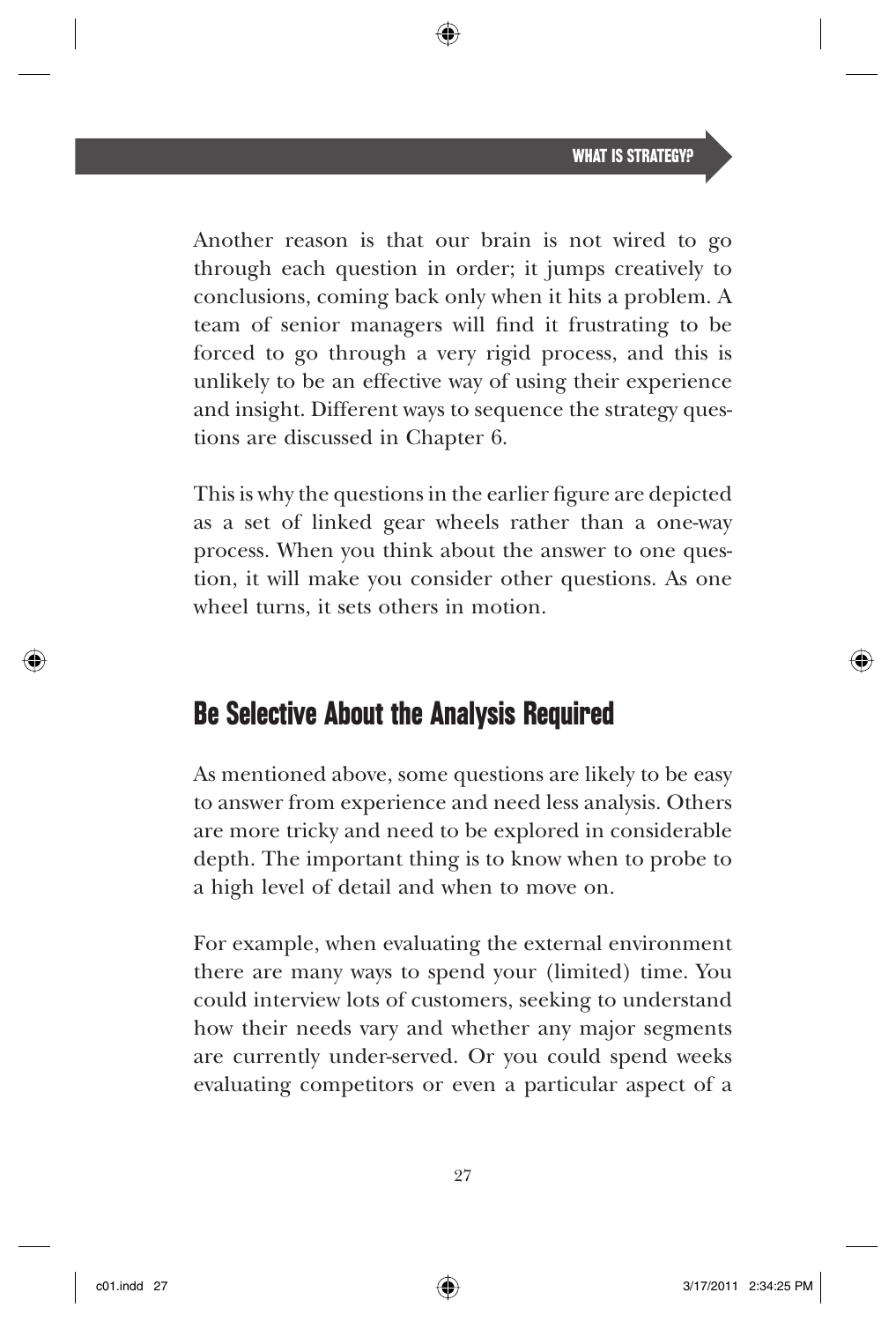single competitor, such as its new product development process. Knowing where to direct your main efforts is essential.

The answer is to use a 'T' approach, using two types of analysis. For questions where you are pretty sure you know the answers, collect enough information to ensure that you are not deluded (interviewing outsiders is a good place to start). This broad but shallow level of analysis is represented by the horizontal bar at the top of the T. The vertical bar of the T represents the more detailed 'deep dive' – the intensive data collection and analysis you will need to answer critical issues where you are unsure or where there are competing viewpoints.

To know where to go deep, think of areas where you don 't have enough experience to rely on intuition. For example, if you are a sales director you may understand your customers very well but be relatively ignorant of the cost structure of your competitors. Knowing where to focus is also a matter of thinking ahead to the main decisions that your strategy processhas to make. Put the most effort into the questions that will have the most impact on your decision between options.

For example, Epson, the Japanese printer manufacturer, wanted to learn how to compete more effectively with Hewlett Packard. They commissioned a study of Hewlett Packard's product development process because they believed that the differences in this process were what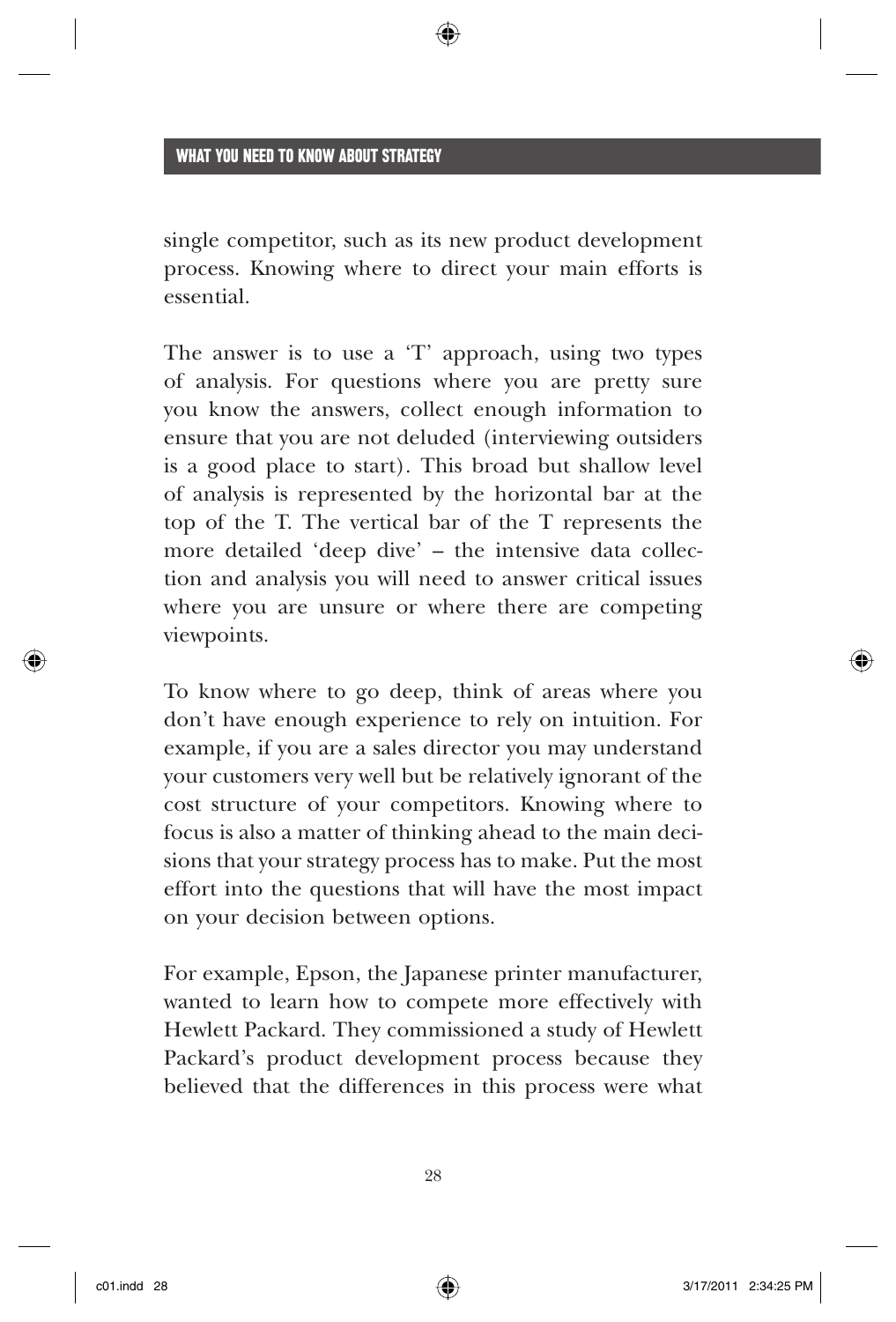differentiated between the companies, and thus where changes needed to be made.

◈

If you are still unsure of where to focus your analytical efforts, lay out your argument and look for the main assumptions on which your conclusion depends. A good tool to do this is the Minto Pyramid Principle, shown in the following diagram. Focus your data collection and analysis on testing and supporting the key assumptions – described in the exhibit as 'Key line ideas '.

The Minto Pyramid Principle



### Expect the Unexpected

Coming up with a strategy to deal with the current situation can often seem overwhelming, but it is only part of the strategist 's task. It is important to expect the unexpected and to design your strategy accordingly.

⊕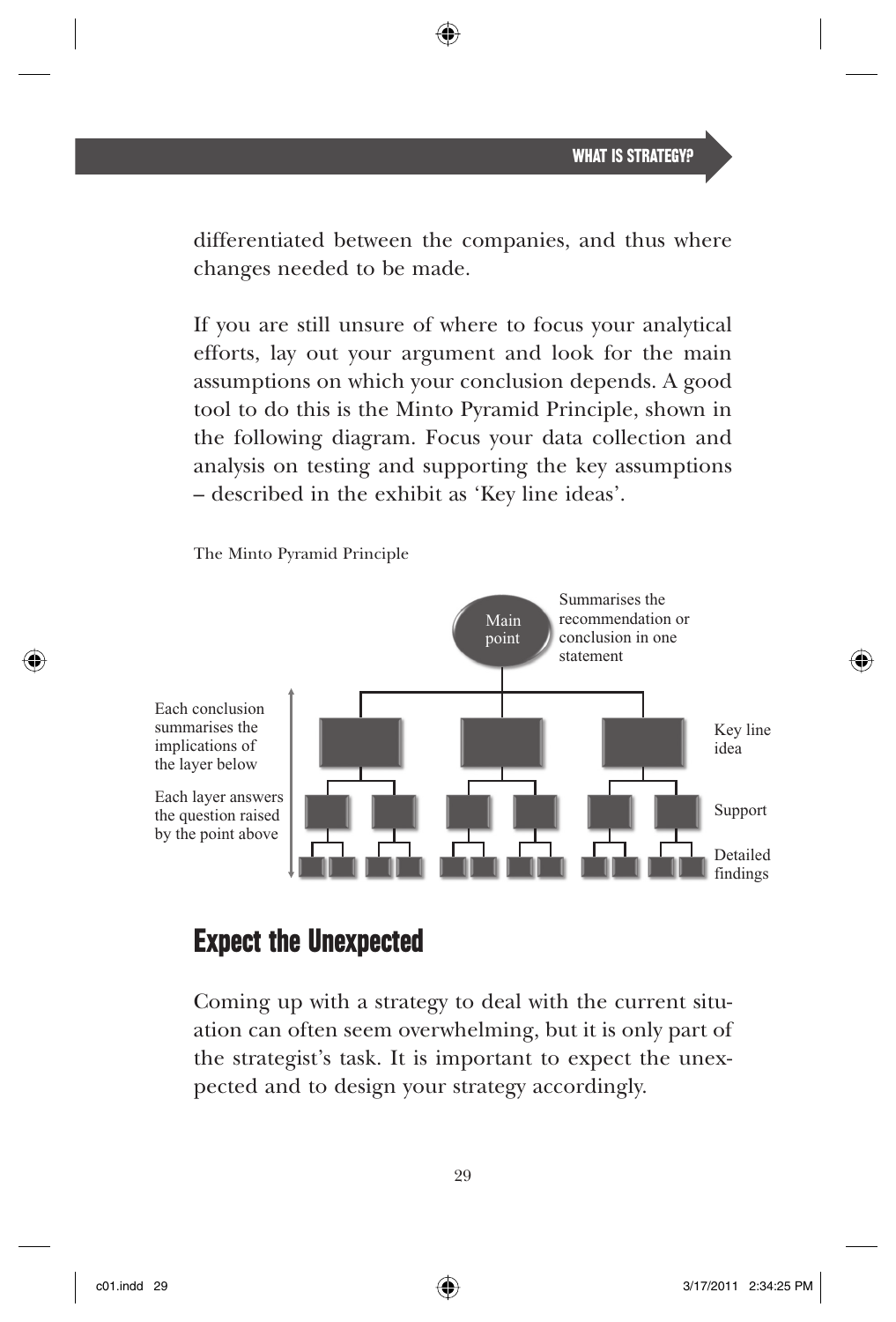## WHO YOU NEED TO KNOW *Barbara Minto*

Barbara Minto holds an MBA from Harvard Business School, attending in only the second year in which women were accepted. She then worked at McKinsey & Company for ten years, having been hired as their first female consultant. She now runs her own consultancy, Minto International.

It was at McKinsey that she developed the 'Minto Pyramid Principle' as a way of structuring the communication of any complex message. The influence of this approach has spread far and wide, informing the strategic thinking of many.

The idea of the Minto Pyramid Principle is that a message should have one major conclusion or recommendation that is supported by a number of ideas grouped below it. Each of these 'key line' supporting points can itself be supported by a number of sub-points containing more detailed data and analysis. Any idea at any level always raises a question (how? or why?)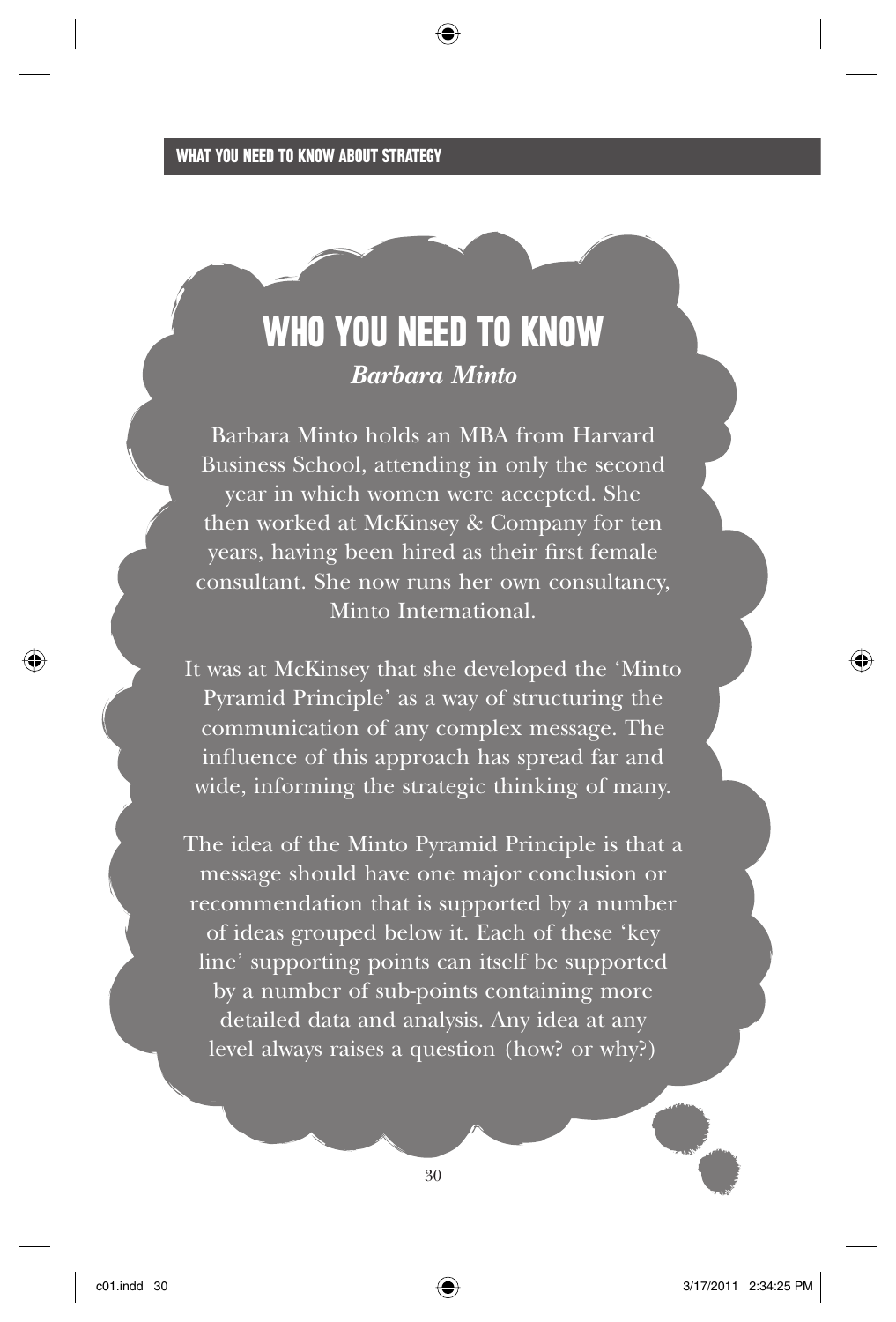WHAT IS STRATEGYP

that is answered by the ideas on the line below.

Not only can pyramiding be an effective method of building and communicating an argument, it is also a useful way of thinking through how much detail is required to answer a particular question. For example, early on in the strategy design process, lay out what you think is the main argument so that you can spot what key pieces of information and analysis would best support and test it. If one of the key line points of your pyramid has no supporting data, you will know to focus your efforts on supplying the detail.

The ability to think in a structured way is a useful skill for the strategist. Without it, the ambiguity and uncertainty involved in strategic analysis can be overwhelming. With it, you can structure, analyse, solve and communicate even the most complex issues.

The skills that Barbara Minto has so effectively taught and communicated over the past 40 years have provided as much support to the development of strategic thinking as the works of leading academics and practitioners.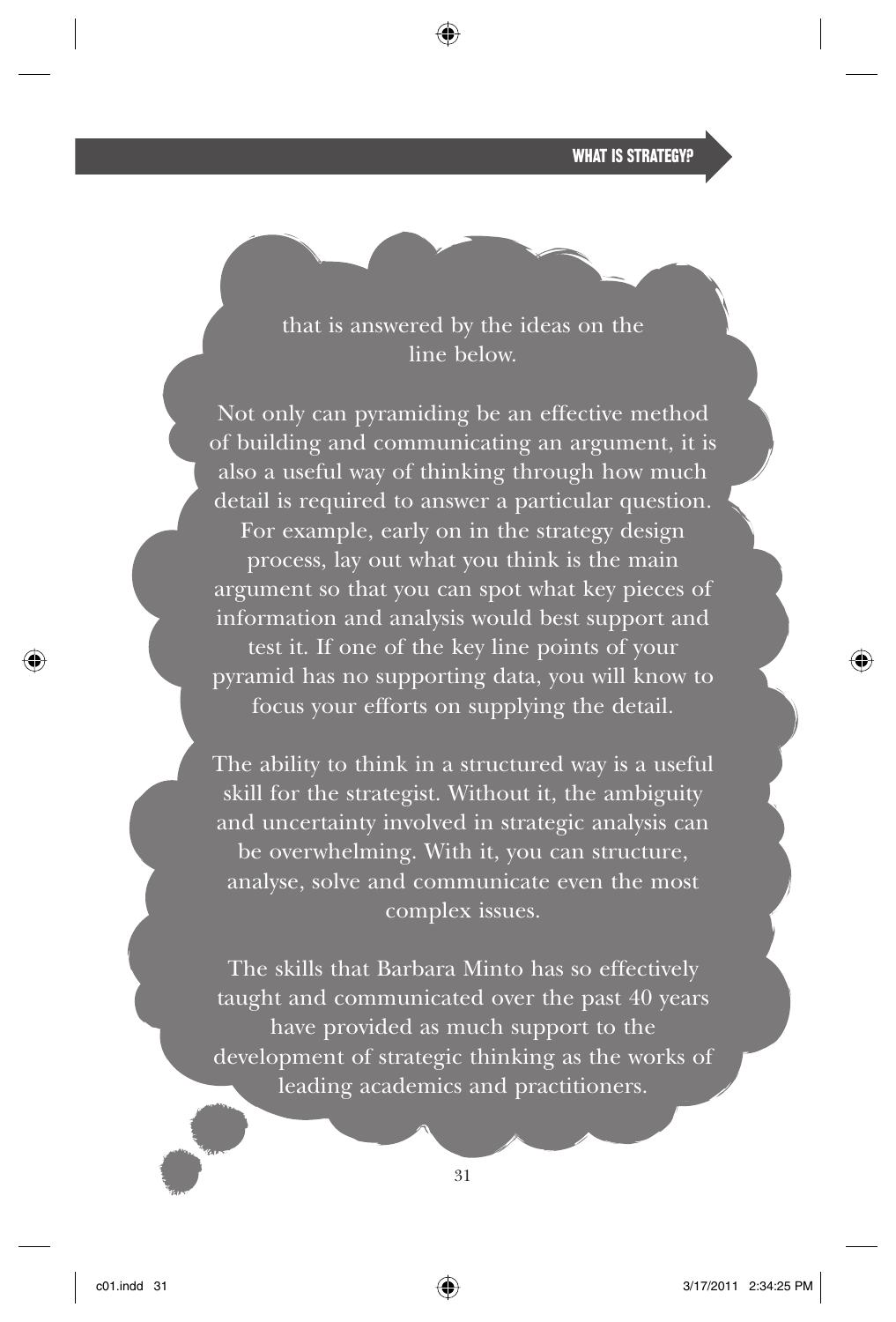Because it is impossible to fully predict the future, good strategies incorporate planning for how to respond to events as they unfold. As this happens, new opportunities and threats emerge as well as the need for further decisions. Strategy is typically composed of a sequence of decisions rather than one big decision.

One approach to dealing with this is for the strategy to be flexible and include enough capacity to respond to unpredicted and unpredictable events. Some strategies even use a 'test-and-learn' approach – building in a capability to respond to the unexpected and evolve from there.

Supermarket chain Tesco, for example, developed a computer and logistics system that enabled it to respond

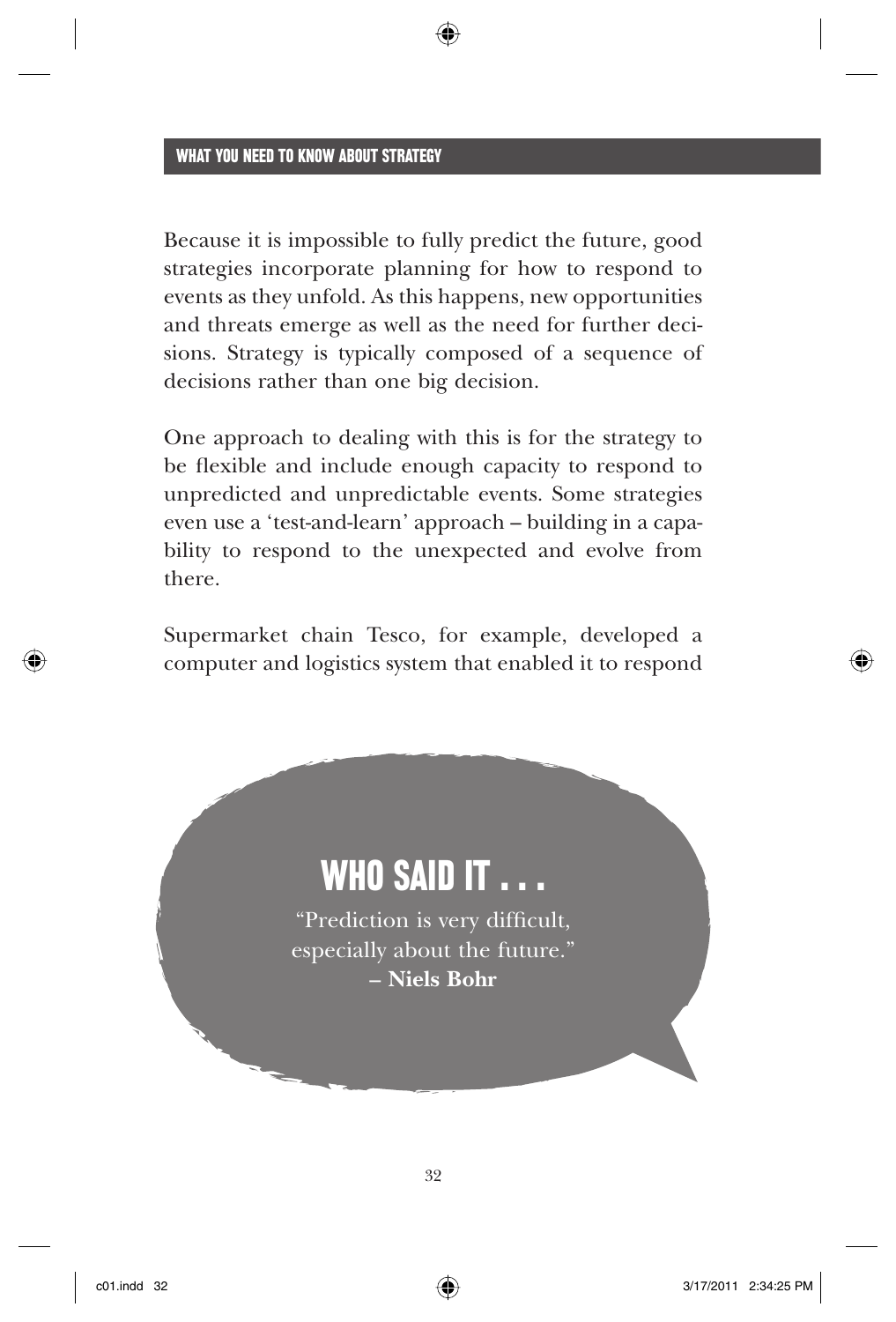rapidly to changes in customer demand, allowing it to out-perform its competitors by offering better stocked shelves with popular products at competitive prices.

How uncertainty impacts on the strategy design will be discussed later in this book, but the general point to bear in mind is that you should never be fooled into thinking you can predict the future.

## Practice, Practice, Practice!

By now it should be clear that, while there are plenty of tools, tips and techniques that can help, developing strategy is a complex skill to master. It is not enough to know how to do it in theory. Strategy-making, like anything else, takes practice. But major changes in strategy are not common, so getting practice can be difficult.

One of the goals of this book is to not only reveal the secrets of creating a strategy but to give the reader a chance to test and develop their skills. Multiple examples are provided to illustrate the concepts and tools described. A case study is available on the book 's website, which also provides short tests, and further reading and web links are suggested at the end of each chapter.

Thinking about the way these ideas would apply to your own situation is an invaluable way to develop your skills. Even thinking through what a newspaper or magazine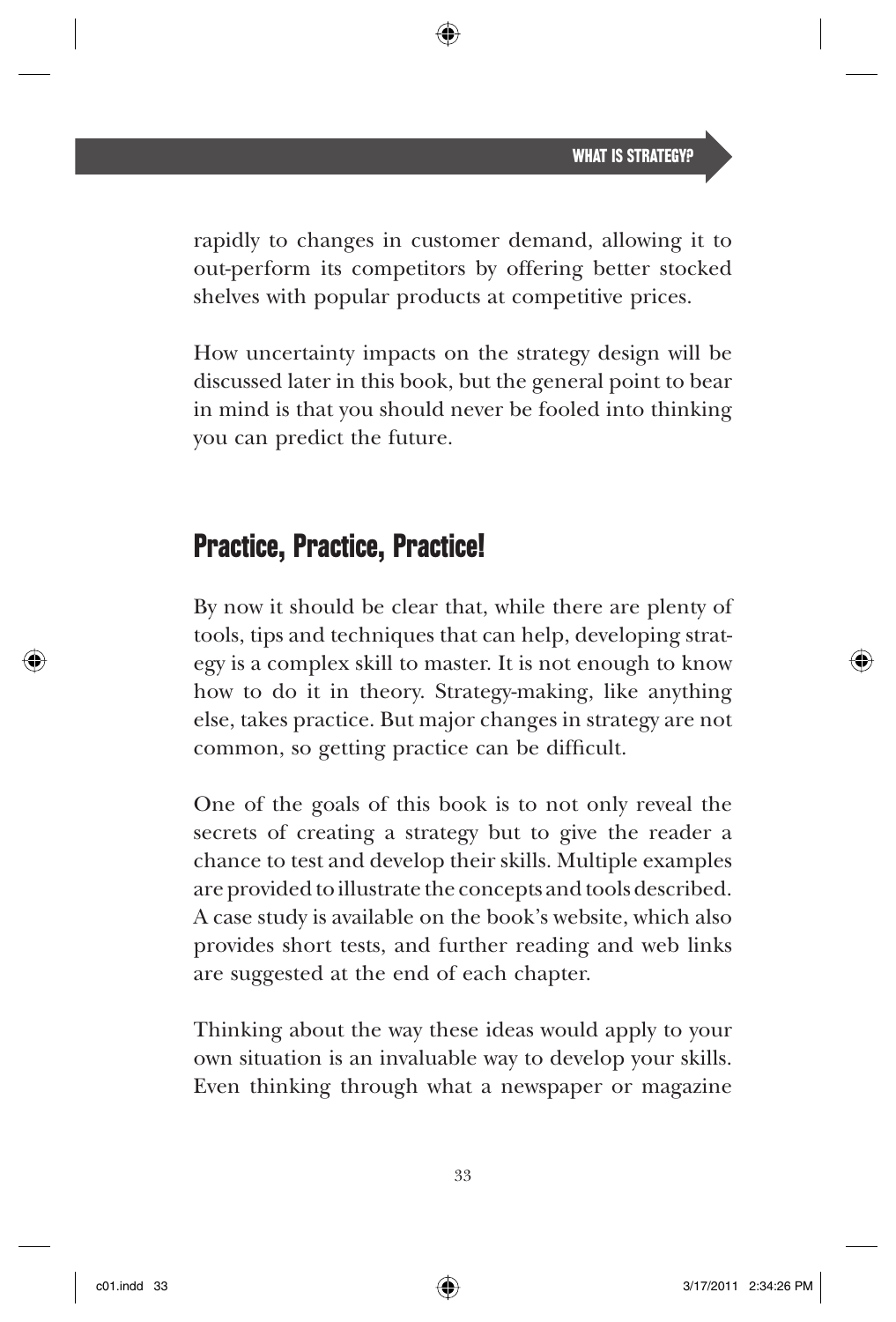article says about strategy can be helpful in grounding ideas about strategy in reality.

⊕

In the end, with strategy as with so much else, only practice makes perfect, but this book will give you the initial understanding, tools, techniques and tips to get started.

## WHAT YOU NEED TO READ

- Michael Porter provides a view of what strategy is and why it is important in 'What Is Strategy?' in the *Harvard Business Review*, November/December 1996, pp. 61-78.
- For other examples of strategy as a (similar) set of questions, see Richard Koch 's *The Financial Times Guide to Strategy*, Pearson, 2006 or Jack Welch in the strategy section at www.welchway.com .
- Henry Mintzberg draws a powerful analogy between the nature of making strategy and making a pot in *Crafting Strategy*, Harvard Business Review, July-August 1987.

 $\blacktriangleright$  *Building a Strategy Toolkit*, by Paula Jarzabkowski, Monica Giulietti, and Bruno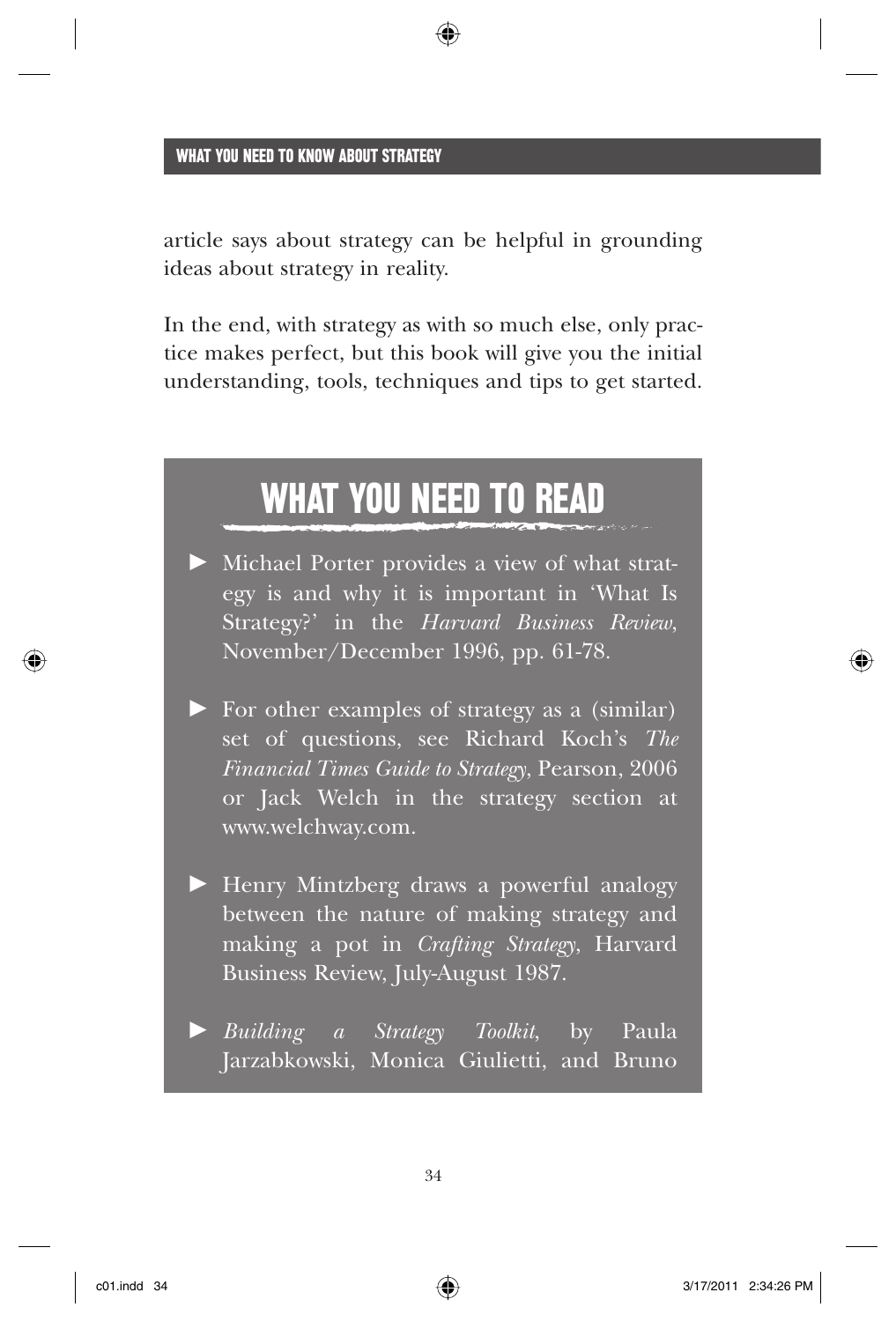Oliveira, www.aimresearch.org, provides a useful summary of commonly used strategy tools.

⊕

- Strategyconcepts are covered in many strategy textbooks. One of the best is Robert Grant 's *Contemporary Strategy Analysis*, John Wiley & Sons Ltd, 2010.
- For a history of the development of the key concepts in strategy, see *Lords of Strategy* by Walter Kiechel III, Harvard Business Press, 2010.

## IF YOU ONLY REMEMBER ONE THING

Strategy involves answering some difficult questions using intuition, data, concepts, tools, people and process.